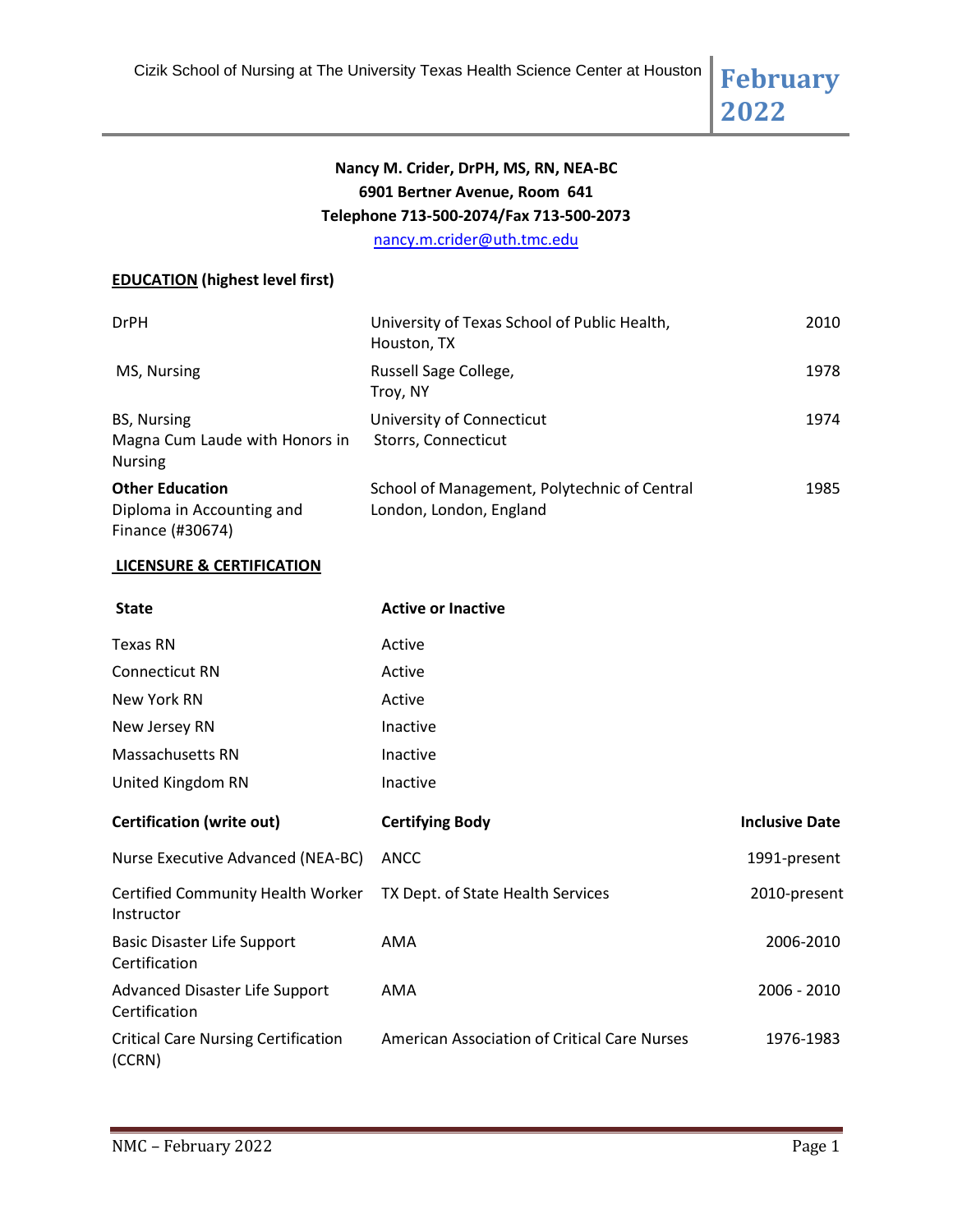# **2022**

# **PROFESSIONAL EXPERIENCE (past to current)**

| Institution                                                   | <b>Position title</b>                                                                                                                                                                                                          | <b>Inclusive Dates</b> |
|---------------------------------------------------------------|--------------------------------------------------------------------------------------------------------------------------------------------------------------------------------------------------------------------------------|------------------------|
| Emerson Hospital, Concord, MA                                 | ICU/CCU Staff Nurse/Evening Charge                                                                                                                                                                                             | 1974-1978              |
| St. Mary's Hospital, Troy, NY                                 | <b>Clinical Nurse Specialist</b>                                                                                                                                                                                               | 1978-1979              |
| Russell Sage College, Troy, NY                                | Instructor, MS Nursing Program.<br>Graduate Seminar: Pathophysiology of Selected<br>Health Problems & the Scientific Basis of Nursing<br>Interventions                                                                         | Spring 1979            |
| St. Joseph's Hospital and Medical<br>Center, Paterson, NJ     | <b>Assistant Director of Nursing</b>                                                                                                                                                                                           | 1980-1983              |
| Fitzroy Nuffield Hospital, London<br>England                  | Per Diem Staff Nurse                                                                                                                                                                                                           | 1985                   |
| Morristown Memorial Hospital,<br>Morristown, NJ               | Director of Administrative Operations                                                                                                                                                                                          | 1986-1987              |
| <b>Alvin Community College</b>                                | Instructor, Medical Surgical Clinical Faculty.<br>NURS-212, Medical/Surgical II                                                                                                                                                | <b>Fall 1988</b>       |
| St. Luke's Episcopal Hospital,<br>Houston, TX                 | Administrative Clinical Nurse Specialist,<br><b>Cardiovascular and Transplant Nursing</b>                                                                                                                                      | 1988                   |
| St. Luke's Episcopal Hospital,<br>Houston, TX                 | <b>Assistant Director of Nursing</b>                                                                                                                                                                                           | 1988 - 1989            |
| St. Luke's Episcopal Hospital,<br>Houston, TX                 | Vice President of Nursing                                                                                                                                                                                                      | 1989-1995              |
| Columbia/HCA Bellaire Medical<br>Center, Nashville, TN        | Vice President and Chief Nursing Officer                                                                                                                                                                                       | 1995-1996              |
| University of Texas MD Anderson<br>Cancer Center, Houston, TX | Administrative Director, Nellie B. Connally Breast<br>Center                                                                                                                                                                   | 1996-1999              |
| Rockefeller Plaza, NY, NY                                     | Executive Health Exams International, Clinic Director, Houston TX, Galleria Branch                                                                                                                                             | 1999-2001              |
| ТX                                                            | Christus St. John Hospital, Clearlake, Occupational Health & Infection Control                                                                                                                                                 | 2002                   |
| Harris County Hospital District,<br>Houston, TX               | Director of Nursing Education                                                                                                                                                                                                  | 2002-2005              |
| Executeam Staffing, Houston, TX                               | Management Analyst IV, Centers for Disease<br>Control, Cities Readiness Initiative (CRI) Grant,<br>City of Houston Department of Health and<br>Human Services, Office of Surveillance and Public<br><b>Health Preparedness</b> | 2005-2006              |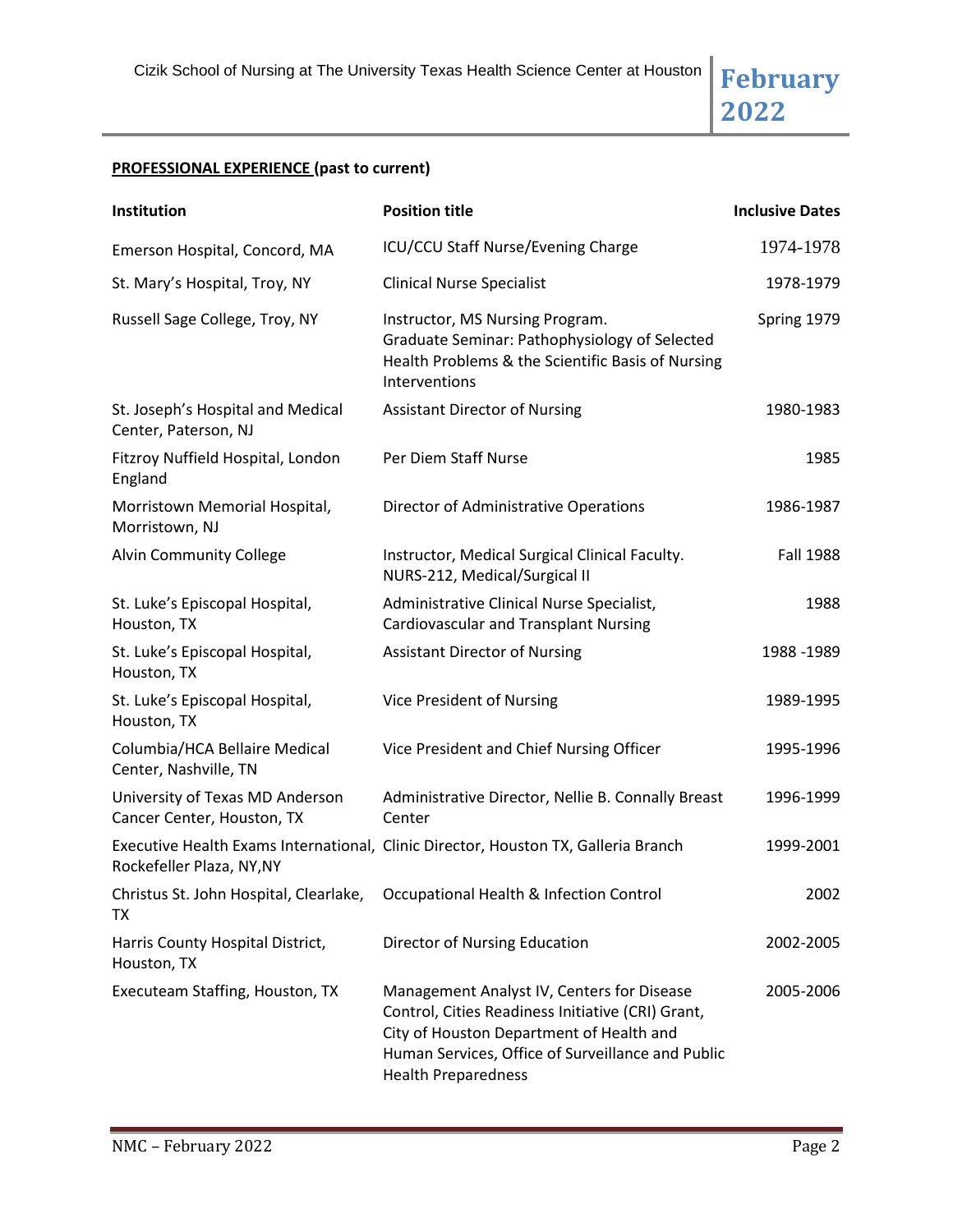Cizik School of Nursing at The University Texas Health Science Center at Houston **February** 



| University of Texas Health Science<br>Center at Houston School of Public<br>Health | Research Associate and Program Manager, Texas<br><b>Public Health Training Center</b>                                                                                   | 2006-2013    |
|------------------------------------------------------------------------------------|-------------------------------------------------------------------------------------------------------------------------------------------------------------------------|--------------|
| University of Texas Health Science<br>Center at Houston School of Nursing          | Instructor, MSN Nursing Administration Tract.<br>N6705 Role Focus for Leadership and<br>Administration; N6710 Preceptorship in Nursing<br>Leadership and Administration | Summer 2007  |
| Cornell University, Ithaca, NY                                                     | StopPests Northeaster IPM Training Center                                                                                                                               | 2008-present |
| University of Texas Health Science<br>Center at Houston School of Nursing          | Assistant Professor, Department of Graduate<br>Studies, DNP Nurse Executive Option                                                                                      | 2013-present |

## **HONORS & AWARDS (past to current)**

| Award                                                                                          | <b>Awarding Organization</b>                             | <b>Date</b>   |
|------------------------------------------------------------------------------------------------|----------------------------------------------------------|---------------|
| Connecticut State Grange Scholarship Connecticut State Grange                                  |                                                          | 1970-1974     |
| Sigma Theta Tau Inductee                                                                       | Sigma Theta Tau, Mu Chapter                              | 1973          |
| Roswell Park Memorial Institute,<br>Oncology Work-Study, Buffalo, NY,                          | <b>American Cancer Society</b>                           | 1973          |
| St. Christopher's Hospice, Work Study St. Christopher's Hospice<br>Program, Syndenham, England |                                                          | 1974          |
| <b>Federal Advanced Education Nursing</b><br>Traineeship                                       | <b>Russell Sage College</b>                              | 1977 and 1978 |
| Hannah Karp Outstanding Graduate<br>Student                                                    | <b>Russell Sage College</b>                              | 1978          |
| International Summer School:<br>Nursing Management & Healthcare in<br>the UK                   | Royal College of Nursing, London, England                | August 1982   |
| President's Award for Team<br>Excellence                                                       | St. Luke's Episcopal Hospital                            | 1995          |
| <b>Outstanding Nurse Leader Award</b>                                                          | <b>Texas Nurses Association District 9</b>               | 2003          |
| Inaugural National Safe and Healthy<br><b>Housing Coalition Award</b>                          | National Safe and Healthy Housing Coalition<br>Award     | 2011          |
| <b>Award for Outstanding Service</b>                                                           | <b>Texas Public Health Association</b>                   | 2012          |
| <b>E-learning Institute Training</b><br>Scholarship                                            | Centers for Disease Control, Public Health<br>Foundation | 2014          |
| International IPM Award                                                                        | 8 <sup>th</sup> Annual International IPM Symposium       | 2015          |
| <b>Texas Public Health Association</b><br>Fellow                                               | <b>Texas Public Health Association</b>                   | 2016          |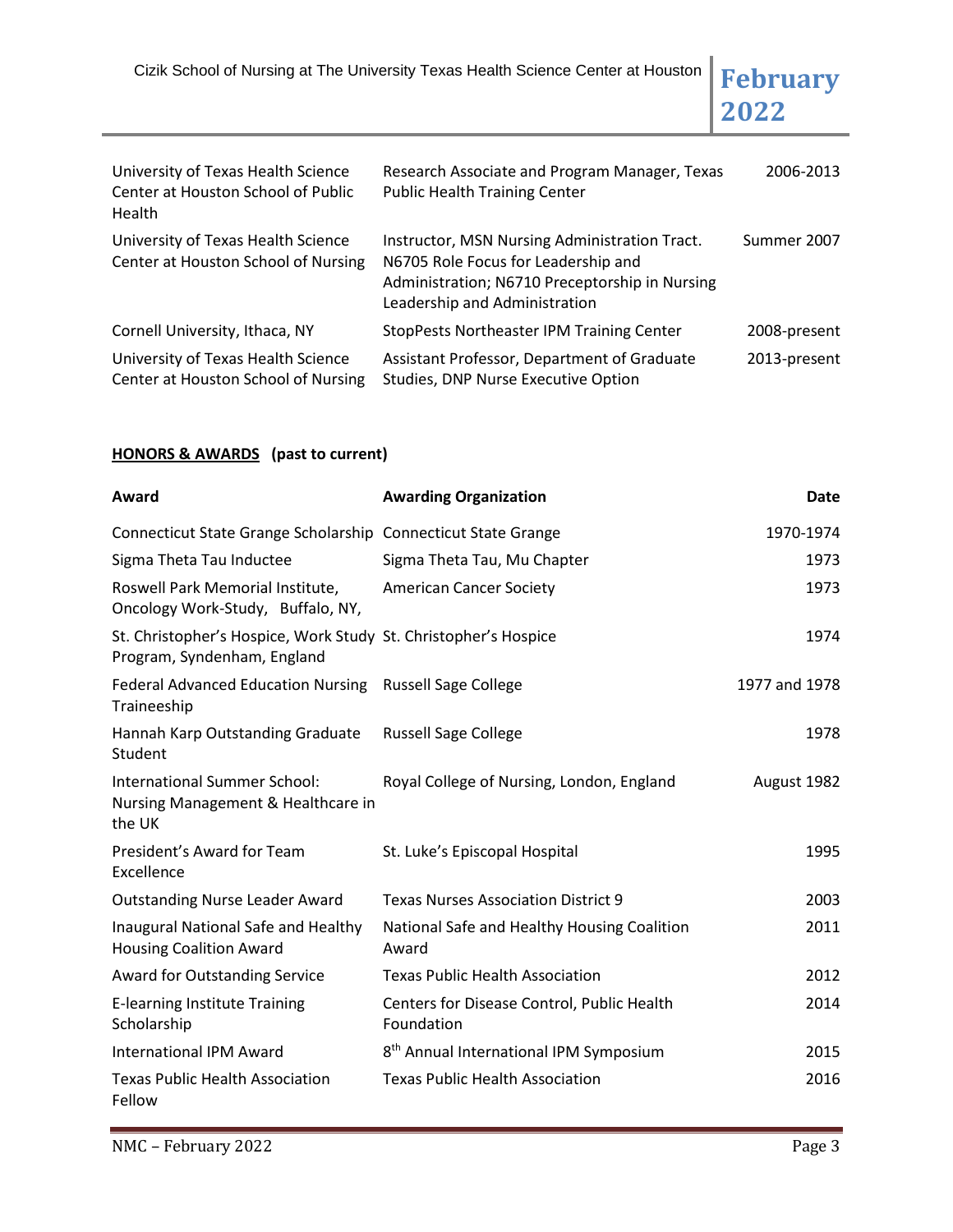**2022**

| Texas Team, Nurses on Boards<br><b>Training Scholarship</b>                                         | <b>Texas Team, Texas Hospital Association Trustees</b><br><b>Annual Conference</b> | 2016 |
|-----------------------------------------------------------------------------------------------------|------------------------------------------------------------------------------------|------|
| John P. McGovern Graduate Teacher UT Health School of Nursing<br>of the Year Award for 2017 Nominee |                                                                                    | 2017 |
| 2020 Houston Chronicle<br>Salute to Nurses Award                                                    | <b>Houston Chronicle</b>                                                           | 2020 |

#### **GRANTS**

#### **Educational Grants (past to current)**

HRSA: 5-D20-09-001 Lloyd (PI) 09/01/2006 – 8/31/2010. Public Health Training Center Program Role: Research Associate; Program Manager, Texas Public Health Training Center

EPA Region 6: EPA-R6-EE- 96677801-0 Lloyd (PI) 08/30/08 – 03/31/10. (\$21,944) Environmental Education for "Promotoras" and Community Health Workers. Role: Co-Investigator; Program Director

EPA Region 6: EPA-R6-IAQ-2010-01; XA -OOF25701 0 Lloyd (PI) 10/1/10 – 06/30/13. (\$50,000) Improving the Health of Asthmatic Children using CHW Model & Healthy Home Procedures. Role: Co-Investigator; Program Director

HRSA: UB6HP20188 Lloyd (PI) 09/01/2010 - 08/31/2015. (\$3.2 million) Public Health Training Center Program. Role: Program Manager, Texas Public Health Training Center

National Institute for Environmental Health Sciences (NIEHS): Award # ES019360, Biosafety and Infectious Disease Training Initiative (BIDTI). Emery (PI) 05/2015 – 08/31/2015. Role: Co-I; Trainer

National Institute for Environmental Health Sciences (NIEHS): Award # 1UH4ES027055-01, Biosafety and Infectious Disease Training Initiative (BIDTI). Rios & Emery (PIs) 06/2016 – 05/31/2019. Role: Co-Instructor

#### **Other Funded Projects Including Contracts for Service**

Texas Department of Health and Human Services Medicaid Managed Care Network Access Improvement Project (NAIP), funded by Centers of Medicare and Medicaid, Amerigroup, UT Physicians Healthcare Transformation Initiatives, Healthy Homes Pediatric Asthma Home Visitor Program 09/01/2015 – 8/31/2016. Role: Project Director (60% salary offset).

UT Physicians Healthcare Transformation Initiative, Healthy Homes Pediatric Asthma Homes Visitor Program 9/1/2016 -8/31/2017. Role – Project Director (20% salary offset)

#### **PUBLICATIONS**

#### **Peer Reviewed Publications**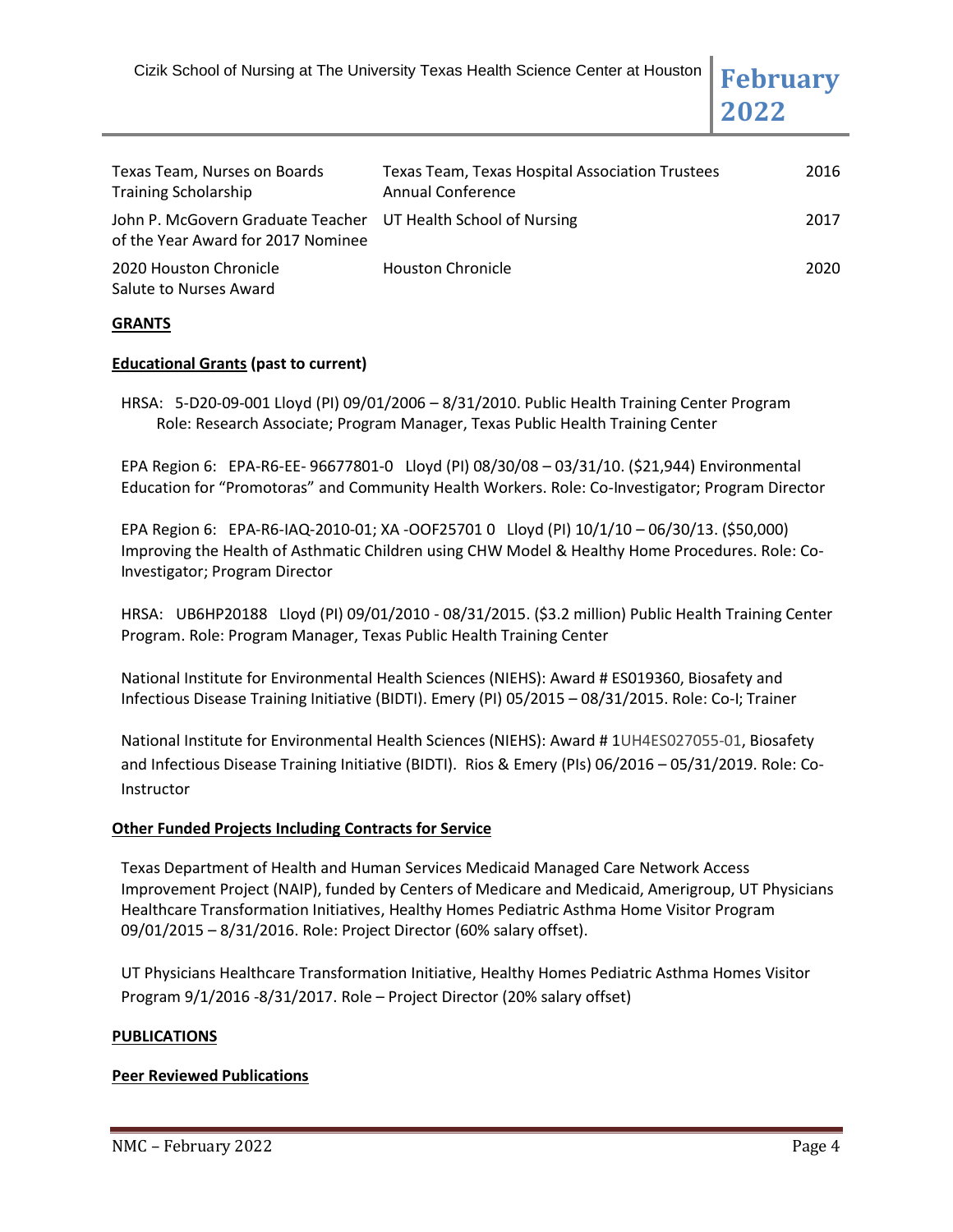- **Crider, N.** (2010) Developing the Community Health Worker (CHW)/ Promotor(a) Workforce in Texas. *Texas Public Health Journal,* Summer 2010, Vol.62, Issue 3, p30.
- **Crider, N.** (2012) New Year's Resolutions, Accreditation & Preparedness. *Texas Public Health Journal,*  Winter 2012, Vol.64, Issue 1, p20.
- **Crider, N.** (2012) Integrating Primary Care and Public Health. *Texas Public Health Journal,* Fall2012, Vol.64, Issue 4, p36.
- **Crider, N.** (2013) Mental Health First Aid: A Public Health Imperative. *Texas Public Health Journal,*  Winter 2013, Vol.65, Issue 1, p4-5.
- Ulrich, B. & **Crider, N.M**. (2017). Using teams to improve outcomes and performance. Nephrology Nursing Journal, 44(2), 141-151.
- Cline, D. & **Crider, N.M**. (2019). Doctoral clinical experience promotes chapter revitalization. *Nurse Leader,* Vol 17, Issue 6, December 2019, p565-56. Published online October 3, 2019.

## **Non-Peer Reviewed Publications**

- **Crider, N.** and Troisi, C. (2007) Public Health Practice Grand Rounds: Changing Policy, Changing Practice. *News @ tphtc, Spring 2007.*
- Falgout, S. and **Crider, N**. (2007) West Nile Virus in Texas. *News @ tphtc, Summer 2007.*
- **Crider, N**, Texas Public Health Training Center (2011) *Texas Public Health Journal,* Winter 2011, Vol.63, Issue 1, p64.
- **Crider, N.** (2018). Rounding: What can hospital leaders do to help facilitate recent graduates' clinical and professional development? Texas Hospital Association *Texas Hospitals Magazine*, July/August 2018, Vol.16, Issue 4, p29.

## **Books & Chapters (past to current)**

- Leonard, M., Brooke, C., **Crider, N.,** Hurley, M., Joseph, L., Michael, C. (1979) Standards for Nursing Service in the Prison Health System. *New York State Nurses Association Council on Nursing Practice*.
- Leonard, M., Brooke, C., **Crider, N.,** Hurley, M., Joseph, L., Michael, C. (1979) Role of the Nursing Practitioner in the Prison Health System (Correctional Facilities and Jails). *New York State Nurses Association Council on Nursing Practice*.
- Leonard, M., Brooke, C., **Crider, N**., Hurley, M., Joseph, L., Michael, C. (1979) Standards for Nursing Practice for Camp Nursing. *New York State Nurses Association Council on Nursing Practice*.
- **Crider, N**. & Ulrich, B. (2017). *Chapter 6: Evaluating Organizations and Systems.* In Hickey, J. and Brosan, C. (Eds.), Evaluation of Health Care Quality for DNPs, 2nd Edition. New York, Springer Publishing Company.
- **Crider, N.** & Ulrich, B. (2022). *Chapter 6: Evaluation of Organizations and Systems.* In Hickey, J. and Giardino, E.. (Eds.), Evaluation of Health Care Quality for DNPs, 3nd Edition. New York, Springer Publishing Company.
- Batcheller, J., Landrum, P., **Crider, N.** YoderWise, P. (2022). *Chapter 14: Evaluation of Health Policy: From Problem to Practice.* In Hickey, J. and Giardino, E.. (Eds.), Evaluation of Health Care Quality for DNPs, 3nd Edition. New York, Springer Publishing Company.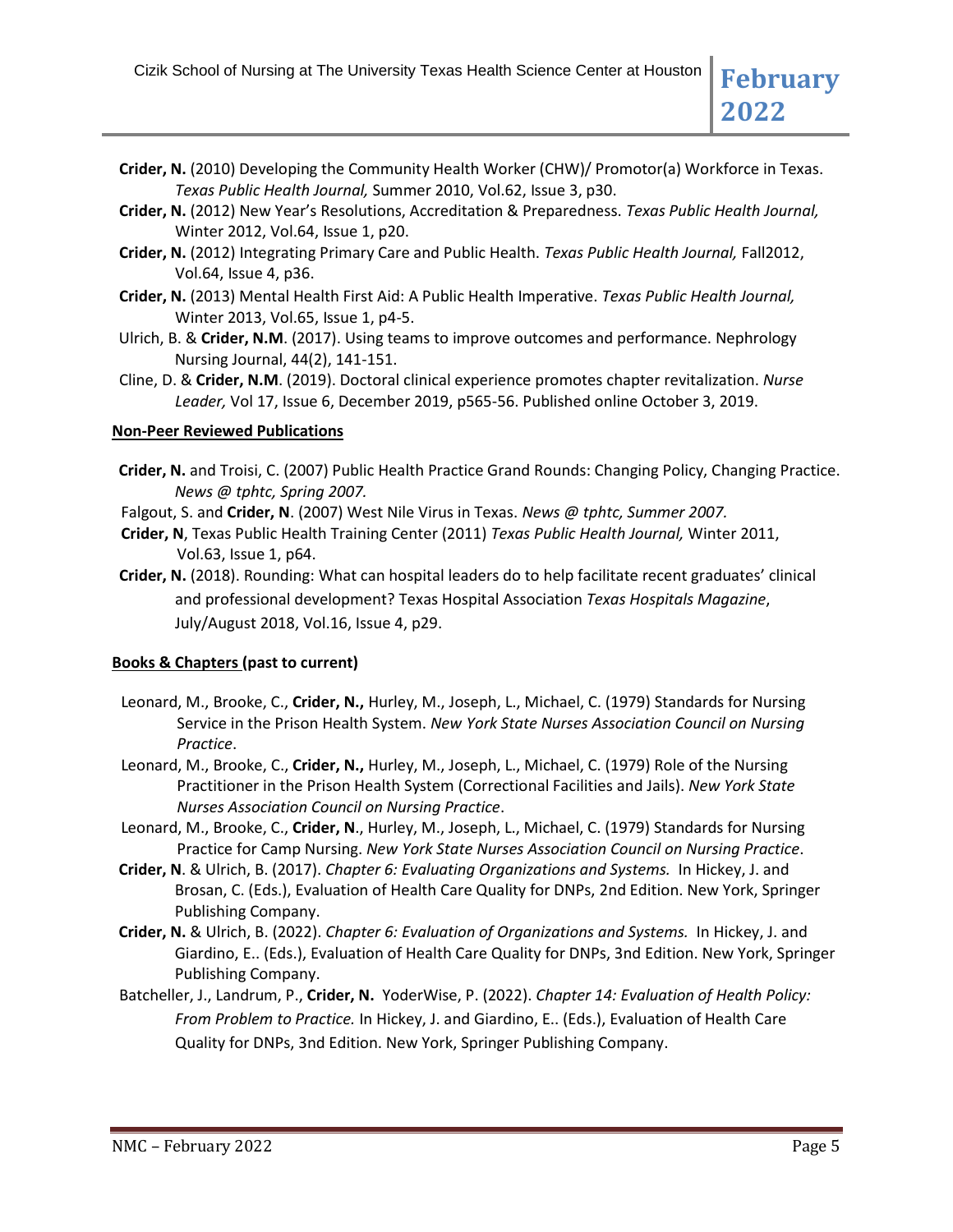#### **PRESENTATIONS**

#### **International (past to current)**

- 2015 8th International Integrated Pest Management (IPM) Symposium, Salt Lake City, UT. Poster: *IPM: A partnership between academia and the community*
- 2018 9<sup>th</sup> International Integrated Pest Management (IPM) symposium, Baltimore, MD. Podium presentation: *Moving IPM indoors: Reaching audiences where they are - Community health workers (CHWs) bridge the gap.*
- 2018 International Nursing Administration Research Conference (INARC), November 8-10, 2018, Atlanta, GA. Poster presentation**:** *Building key political competencies of nursing leaders enrolled in a Doctor of Nursing Practice (DNP) program to effectively influence health policy***.**

#### **National (past to current)**

- 1974 National Student Nurses Association Convention, Salt Lake City, Utah. Speaker: *That Part of Life We Call Death.*
- 1989 Executive Nurse Conference, Orlando, FL. Poster: *Education on Wheels.*
- 1989 Elder Care: Today's Research, Tomorrow's Practice, Beth Israel Hospital, Boston, MA. Wilson, E.B. & Crider, N, Poster: *Nursing Staff Knowledge and Attitudes Toward the Elderly.*
- 1989 Nursing Economics, Washington, DC, Poster: *Cross-training of Monitor Technicians & Unit Secretaries.*
- 1989 Nursing Economics, Washington, DC, Poster: *The Super Unit Productivity Gains from Total Employee Involvement.*
- 1990 Nursing Economics, San Francisco, CA. Poster: *Effect of Acute Stroke Program on LOS.*
- 1994 United States Air Force Executive Leadership Conference, Houston, TX. *Redesigning Your Organization.* (Invited)
- 2006 American Public Health Association, Boston, MA: Poster, *Impact of Hypertension Guidelines on Industrialized & Developing Nations.*
- 2007 National Association of City & County Health Officials, Columbus, OH: Poster, *Public Health Grand Rounds Texas Style: Changing Policy; Changing Practice; Changing Lives.*
- 2008 Texas Public Health Association, San Antonio, TX, Preconference, *Making the Connection between Housing and Health.*
- 2008 National Association of City & County Health Officials, Sacramento, CA: Preconference, *Launching a Healthy Homes Initiative.*
- 2008 American Public Health Association, San Diego, Ca Preconference, *Promoting a Healthy Environment where Children Live, Learn and Play, Making the Connection between Housing and Health.*
- 2008 American Public Health Association Presentation 2008, San Diego, CA. Presentation: *Dog Bite Injuries and Fatalities in TX and the US.*
- 2009 American Public Health Association 2009, Philadelphia, PA. Presentation: *Environmental education for community health workers (CHWs) and promotoras.*
- 2010 National Association of City & County Health Officials, Memphis, TN. Panel Presentation: *Educating the Public Health Workforce: A model partnership between academia and practice.*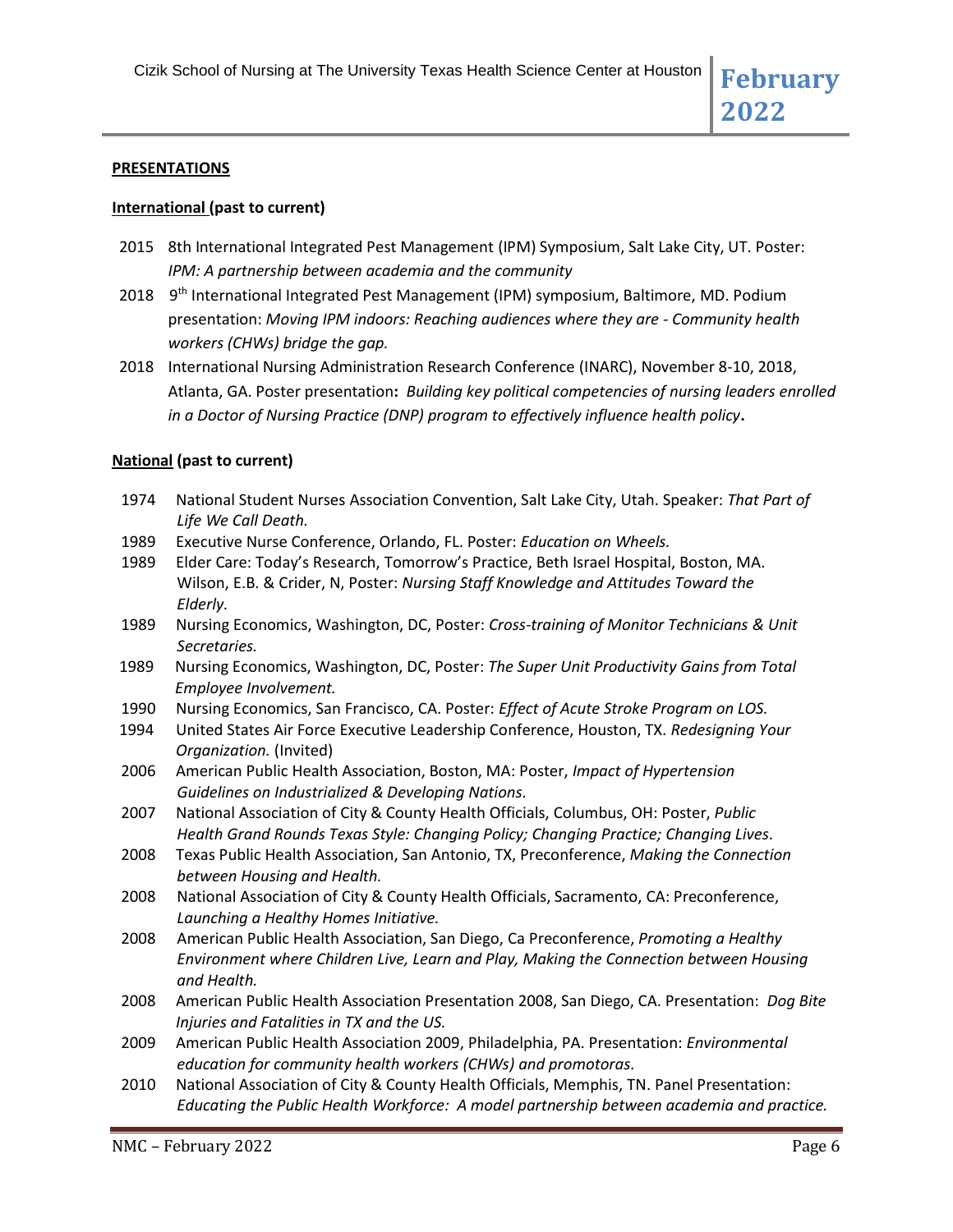- 2010 American Public Health Association Presentation 2010, Denver, CO. Presentation: *Integrated pest management & environmental health in public housing for the elderly.*
- 2012 National Healthy Homes Conference, New Orleans, LA: *Partnering with schools to promote and sustain lead and healthy housing programs.*
- 2013 American Nursing Informatics Association Meeting, San Antonio, TX. Panel Presentation: *State-wide Approach Advancing the Nurse's Role in Health Information Technology Safety and Quality.*
- 2013 National Association of City & County Health Officials, Dallas, TX. Poster: *Healthy Homes for Head Start: Improving the health status of asthmatic children using a community health worker (CHW) model and healthy homes procedures.*
- 2014 National Conference on Urban Entomology, San Antonio, TX. *IPM Coordinators: Promoting IPM in Affordable Housing.*
- 2014 National Healthy Homes Conference, Nashville, TN. Poster: *Environmental Education for Community Health Workers and Promotoras.*
- 2014 National Healthy Homes Conference, Nashville, TN. Poster: *Healthy Homes for Head Start: Improving the health status of asthmatic children using a community health worker (CHW) model and healthy homes procedures.*
- 2014 National Healthy Homes Conference, Nashville, TN. *Integrated Pest Management in Multistory Public Housing for the Elderly.*
- 2016 National Environmental Health Association (NEHA)-HUD Annual Education Conference, June 12, 2016, San Antonio, TX. *Healthy Homes Rating System*, 8 hour preconference. (Invited)
- 2016 National Environmental Health Association (NEHA)-HUD Annual Education Conference, June 14, 2016, San Antonio, TX. Poster presentation: *IPM: A partnership between academia and the community.*
- 2016 NEHA-HUD, Annual Educational Conference, June 15, 2016, San Antonio, TX. Panel presentation, *Understanding the Signs & Symptoms of a Sick Home/School*.
- 2017 Moderator, *Dialogue on the Future of Nurse Staffing*, June 16, 2017, Washington, DC.
- 2017 NEHA-HUD, Annual Educational Conference, July, 11, 2017, Grand Rapids, MI., Panel presentation, *IPM in Housing: Overcoming Obstacles with Tools for Success.*
- 2019 AACN Doctoral Education Conference, January 17-19, 2019, Coronado, CA. Poster presentation: *Improving the Doctor of Nursing Practice (DNP) preceptor acquisition process*.

## **Regional/State (past to current)**

- 1990 Creating a Super Unit: A Process for Transforming Health Care Delivery, Houston, TX. Podium presentation: *Blocks to Creativity.* (Invited)
- 1990 New Hope for Nurses: A Leadership Conference, Shreveport, LA. Keynote Address: *Transforming Health Care Delivery.* Breakout Session: *Creating a Super Unit: A Process for Transforming Health Care Delivery.* (Invited)
- 1991 Quality and Innovations, Houston, TX. *Leadership for Continuous Quality Improvement.*  (Invited)
- 1993 Holland & Davis, Inc. Executive Workshop, Houston, TX. *Reengineering Case Study.* (Invited)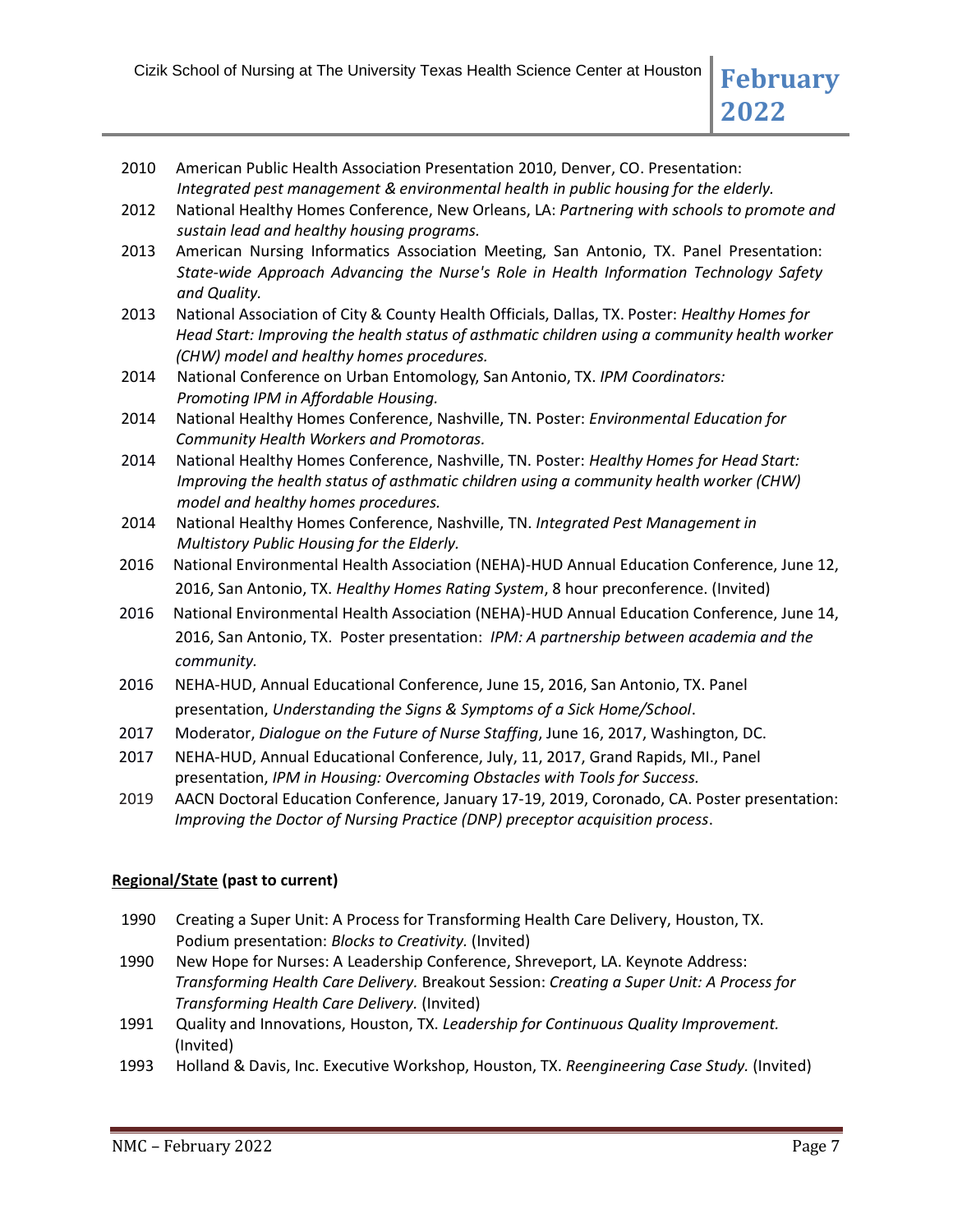- 1994 University of Texas, School of Nursing, Rio Grande Valley Continuing Education Program. *Developing & Implementing the Nursing Budget in A Changing Health Care Environment,*1994 Weslaco, TX; 1994 Brownsville, TX*.* (Invited)
- 1994 UTMB, Galveston, TX, Lecturer, MS in Nursing Administration *Budgeting and Finance.* (Invited)
- 1995 Houston Business Process Reengineering Share Group, Houston, TX, *Redesigning the Care Delivery Process.*(Invited)
- 1995 American Productivity & Quality Center, Houston, TX: *TeamCare, Inpatient Care Design.* (Invited)
- 2007 Texas Public Health Association, Galveston, TX: Poster, *Epidemiology of Dog Bite Injuries and Fatalities in the United States.*
- 2007 Jim Steele Conference Diseases in Nature Transmissible to Man, Austin, TX Presentation, *Dog Bite Injuries and Fatalities in TX and the US.* (Invited)
- 2011 Texas CHW Conference, Austin, TX: *Diabetes Tool Kit.*
- 2011 Texas Head Start Association Annual Conference, Sugar Land, TX: *Healthy Homes for Head Start.*
- 2011 Statewide School IPM Coordinator Conference, San Marcos, TX, *What do H1N1, MRSA and Head Lice have in Common? Answer: Your School.* (Invited)
- 2012 Texas IPM School Coordinators Houston Chapter Meeting. *West Nile Virus and Mosquito Control.* (Invited)
- 2012 Texas Rural Rental Housing Association, San Antonio, TX; *IPM for affordable rural housing.* (Invited)
- 2012 Texas Head Start Association, San Antonio: *Bed Bugs got to School*
- 2012 Texas Head Start Association, San Antonio: *Childhood Lead Poisoning Prevention.*
- 2012 Texas Healthy Babies Conference, San Marcos, TX: *Childhood Lead Poisoning*
- 2012 Texas Healthy Babies Conference, San Marcos, TX: *Hidden Hazards of Chemicals and Plastics.*
- 2012 Texas IPM School Coordinators Conference, San Marcos, TX: *Bed Bugs Go to School*. (Invited)
- 2015 *Healthy Homes Essentials for Practitioners*, 2 day course, Houston Department of Health, Children's Environmental Health Bureau.
- 2017 South East Bed Bugs in Public Housing Meeting, Cornell University & Florida A&M University, June 29, 2017, Tallahassee, FL: *Promoting Integrated Pest Management in Public Housing.*  (Invited)
- 2019 UT System Kenneth I. Shine, M.D., Academy of Health Science Education, February 21-22, 2019, Austin, Texas. Poster presentation: *Integrating informatics as a curriculum thread in the nurse executive tract of a Doctor of Nursing Practice (DNP) program*.
- 2019 UT System Kenneth I. Shine, M.D., Academy of Health Science Education, February 21-22, 2019, Austin, Texas. Poster presentation: *Improving the Doctor of Nursing Practice (DNP) preceptor acquisition process.*
- 2020 2020 Texas Organization of Nursing Leadership (formerly Texas Organization of Nurse Executives) Annual Conference, February 20-21, 2020, Dallas, Texas. Poster presentation: *Building key political competencies of nursing leaders enrolled in a Doctor of Nursing Practice (DNP) program to effectively influence health policy*.
- 2020 UT System Kenneth I. Shine, M.D., Academy of Health Science Education, February 27-28, 2020, Austin, Texas. Poster presentation: An experiential approach to building political competencies of graduates of a Doctor of Nursing Practice (DNP) program.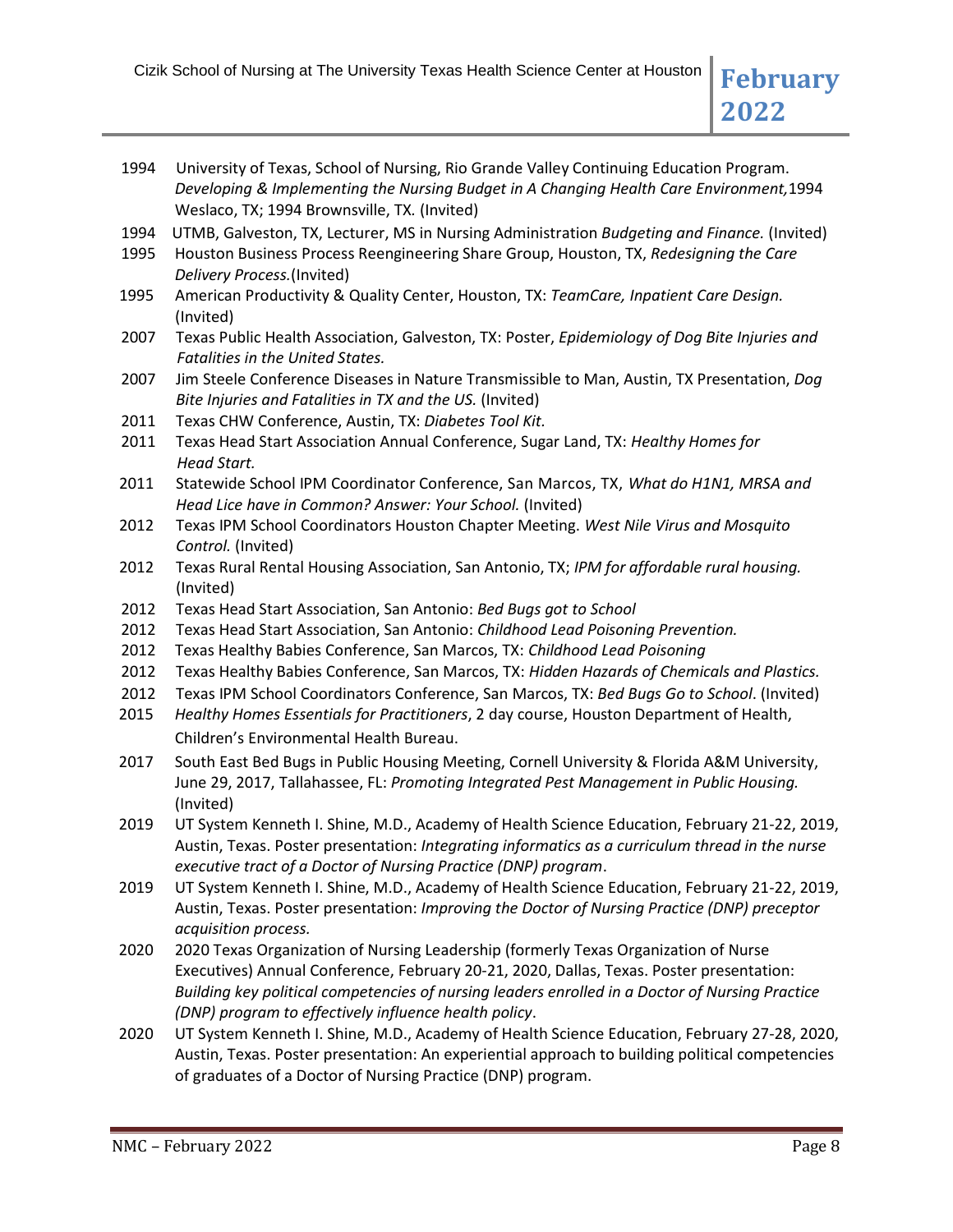- 2020 Texas Organization of Nursing Leadership (formerly Texas Organization of Nurse Executives) Houston Conference, March 6, 2020, Houston, Texas. Poster presentation: *Building key political competencies of nursing leaders enrolled in a Doctor of Nursing Practice (DNP) program to effectively influence health policy***.**
- 2022 UT System Kenneth I. Shine, M.D., Academy of Health Science Education, February 25-26, 2022, Austin, Texas. Poster presentation accepted: *Translating evidence into practice: Formative evaluation of Doctor of Nursing Practice (DNP) Projects*

## **Local (past to current)**

- 1974 Mu Chapter Sigma Theta Tau 50<sup>th</sup> Anniversary Program. Panel Presenter: *Death a Fact of Life.* (Invited)
- 1979 Nursing Diagnosis Workshop, Troy, NY. Speaker: *Legal and Ethical Accountability in* Making a Nursing Diagnosis. (Invited)
- 1982 St. Joseph's Hospital and Medical Center Management Series, Paterson, NJ. *Change Strategies (12/1982); Planned Change (5/1982). (Invited)*
- 1982 American Cancer Society Passaic Chapter Conference, NJ. Speaker: *Emotional Aspects of Cancer and Cancer Care. (Invited)*
- 1998 Texas Women's University, Houston, TX, Lecturer, MHA Ambulatory Care Course (invited)
- 2002 Harris County Hospital District, Business Skills Series: *Claiming Victory over Variance Reporting. (Invited)*
- 2003 Houston Organization of Nurse Executives, *What is the Essence of Effective Time Investment? (Invited)*
- 2004 Houston Organization of Nurse Executives, Nursing Administration Certification Preparation Course, *Budgeting and Reimbursement. (Invited)*
- 2007 Texas Nurses Association, District 9, *Legislative Issues Panel Discussion. (Invited)*
- 2007 Texas Nurses Association, District 9, *Violence in the Workplace (invited)*
- 2007 Houston Organization of Nurse Executives, *Violence in the Workplace. (Invited)*
- 2009 Houston Texas Association of Occupational Health Nurses, *Violence in the Workplace (invited)*
- 2010 Gateway to Care Community Health Worker CEU: *Protecting Families and Communities during a Pandemic. (Invited)*
- 2011 Gateway to Care Community Health Worker CEU: *1.Your Health Matters: Nutritious Eating; 2.Your Health Matters: Fitness for Life. (Invited)* 2011 AVANCE Head Start Orientation, *Communicable Diseases in the School Environment. (Invited)*
- 2011 UTSPH, MPH Healthcare Management class guest lecturer, *The Future of Nursing and the Role of the Nurse Executive.* (*(Invited)*)
- 2012 AVANCE Head Start Orientation, *Communicable Diseases in the School Environment. (Invited)*
- 2012 UTSPH, MPH Healthcare Management class guest lecturer, *The Future of Nursing and the Role of the Nurse Executive. (Invited)*
- 2013 AVANCE Head Start Orientation, *Communicable Diseases in the School Environment*
- 2014 Gulf Coast Community Services Association (GCCSA) Orientation, *Communicable Diseases in the School Environment*
- 2014 AVANCE Head Start Orientation, *Communicable Diseases in the School Environment*
- 2014 UTSPH, Environmental Health class guest lecturer, *Making the Connection between*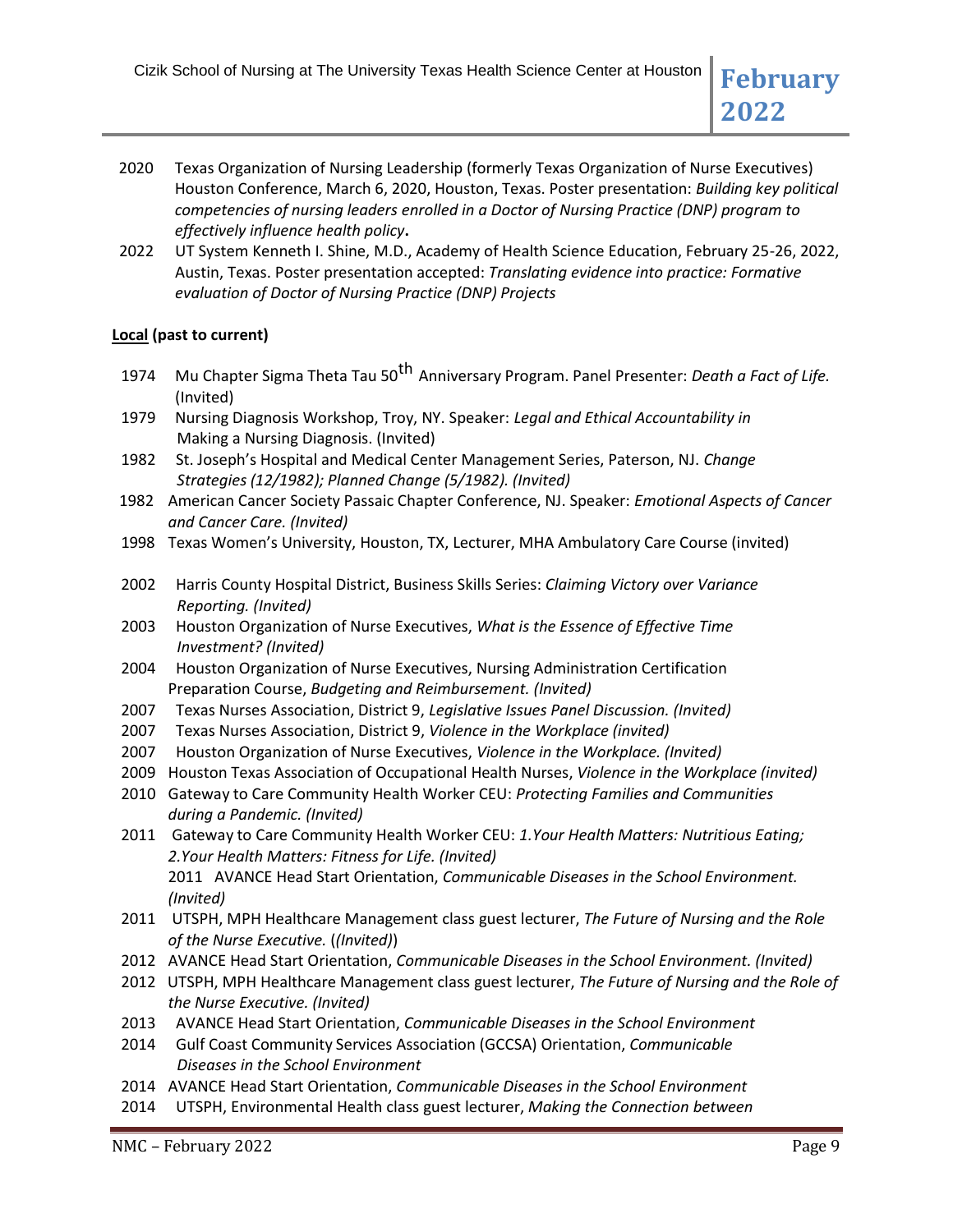*Housing and Health.*

- 2015 UTSPH, Environmental Health class guest lecturer, *Making the Connection between Housing and Health.*
- 2016 AVANCE Head Start Orientation, *Communicable Diseases Update* 2016
- 2016 UTSPH, Environmental Health class guest lecturer, *Making the Connection between Housing and Health.*
- 2017 Consortium on Aging *Allergy and Asthma presentation* at Parkway Place Men's Club.
- 2017 UTSPH, Environmental Health class guest lecturer, *Making the Connection between Housing and Health.*
- 2018 UTSPH, Introduction to Health Care Management class guest lecture, *US Health Systems Organization, Challenges, and Reform.*
- 2018 The Enbridge Energy Corporation, Health & Wellness seminar, *Asthma and Allergies*.

#### **PROFESSIONAL SERVICE**

**Consultations**

| ๛๛๛๛๛                                                                                                                  |                                 |                                                                                                             |                                |
|------------------------------------------------------------------------------------------------------------------------|---------------------------------|-------------------------------------------------------------------------------------------------------------|--------------------------------|
| Organization<br>New York State Regents<br>External Degree Program,                                                     | <b>Location</b><br>New York, NY | Role<br>Item Writer, Associate<br>Degree nursing exam.                                                      | <b>Inclusive dates</b><br>1988 |
| Sutter Lakeside Hospital,<br>Organizational Assessment &<br><b>Patient Cantered Care</b><br><b>Educational Session</b> | Lakeport, CA                    | Program Development<br>and Facilitation, Health<br>Care Coalition,<br>Portland, OR                          | $Oct - Dec$<br>1994            |
| Suffolk Housing Authority,<br>IPM in Affordable Housing<br>Consultation                                                | Suffolk, VA.                    | <b>Consultant StopPests</b><br>Northeaster IPM<br><b>Training Center, Cornell</b><br>University, Ithaca, NY | 2014                           |
| Columbia Housing Authority,<br>IPM in Affordable Housing<br>Consultation                                               | Columbia, South Carolina        | <b>Consultant StopPests</b><br>Northeaster IPM<br><b>Training Center, Cornell</b><br>University, Ithaca, NY | 2016                           |
| U.S. Housing and Urban<br>Development (HUD) Region<br>6, IPM in Affordable Housing<br>Consultation                     | San Antonio, Texas              | <b>Consultant StopPests</b><br>Northeaster IPM<br><b>Training Center, Cornell</b><br>University, Ithaca, NY | 2017                           |
| <b>Richmond Redevelopment</b><br>and Housing Authority, IPM<br>in Affordable Housing<br>Consultation                   | Richmond, VA                    | <b>Consultant StopPests</b><br>Northeaster IPM<br><b>Training Center, Cornell</b><br>University, Ithaca, NY | 2017                           |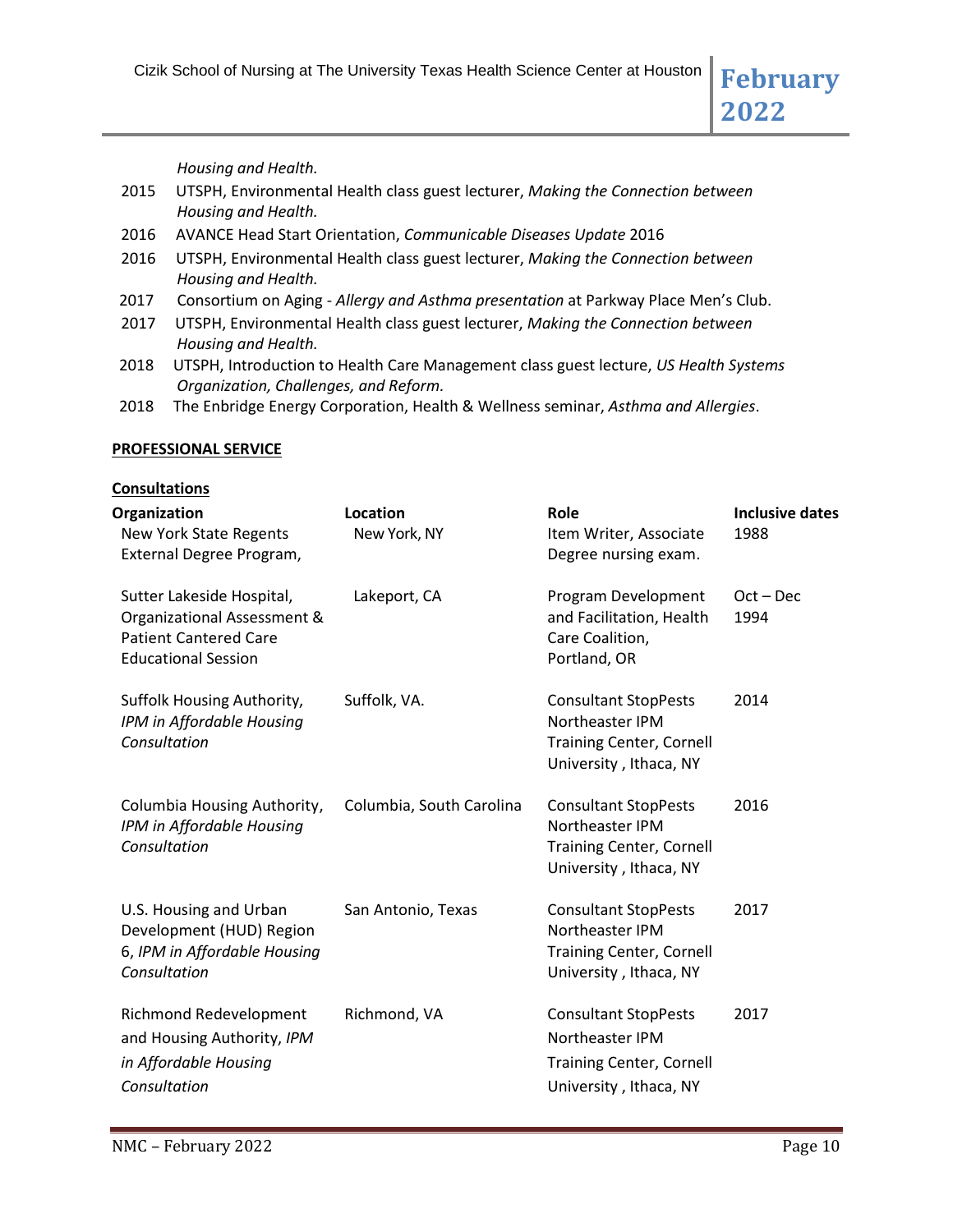| Houston Housing Authority,<br>Telephone Rd. Senior Housing,<br>IPM in Affordable Housing<br>Consultation | Houston, TX | <b>Consultant StopPests</b><br>Northeaster IPM<br><b>Training Center, Cornell</b><br>University, Ithaca, NY | 2019 |
|----------------------------------------------------------------------------------------------------------|-------------|-------------------------------------------------------------------------------------------------------------|------|
| Kenedy Housing Authority,<br>IPM in Affordable Housing                                                   | Kenedy, TX  | <b>Consultant StopPests</b><br>Northeaster IPM<br><b>Training Center, Cornell</b><br>University, Ithaca, NY | 2019 |

## **Editorial Boards/Panels**

| Journal                                                                     | Role                                                                  | <b>Inclusive Dates</b>                                                         |
|-----------------------------------------------------------------------------|-----------------------------------------------------------------------|--------------------------------------------------------------------------------|
| Texas Public Health Journal                                                 | <b>Texas Public Health Training</b><br><b>Center Quarterly Column</b> | 2007-2013                                                                      |
| Texas Hospitals Magazine, Texas<br><b>Hospital Association Journal</b>      | <b>Editorial Board Member</b>                                         | Appointed 2013-2015<br>Re-appointed 2015 - 2017<br>Re-appointed 2017 - present |
| Journal of Nursing &<br>Interprofessional Leadership in<br>Quality & Safety | <b>Manuscript Reviewer</b>                                            | 2016-present                                                                   |
| Journal of Doctoral Nursing<br>Practice                                     | <b>Manuscript Reviewer</b>                                            | 2019 -present                                                                  |

## **Professional Service (Professional organizations, Study Sections, etc. - past to current)**

| Organization                                           | Role                                                                      | <b>Inclusive Dates</b> |
|--------------------------------------------------------|---------------------------------------------------------------------------|------------------------|
| New York State Nurses<br><b>Association District 9</b> | <b>Education and Practice Committee member</b>                            | 1978-1981              |
| New York State Nurses<br>Association                   | <b>Statewide Planning Committee of Nursing</b><br><b>Education member</b> | 1978-1979              |
| New York State Nurses<br>Association                   | <b>Council of Nursing Practice member</b>                                 | 1979-1981              |
| Passaic Valley Hospice                                 | Advisory Board and Finance Committee<br>member                            | 1981-1983              |
| <b>Texas Nurses Association</b><br>District 9          | Treasurer                                                                 | 1990-1992              |
| Houston Organization of Nurse<br>Executives            | Director                                                                  | 1991-1993              |
| Houston Organization of Nurse                          | Governmental Affairs Committee Chair                                      | 1991-present           |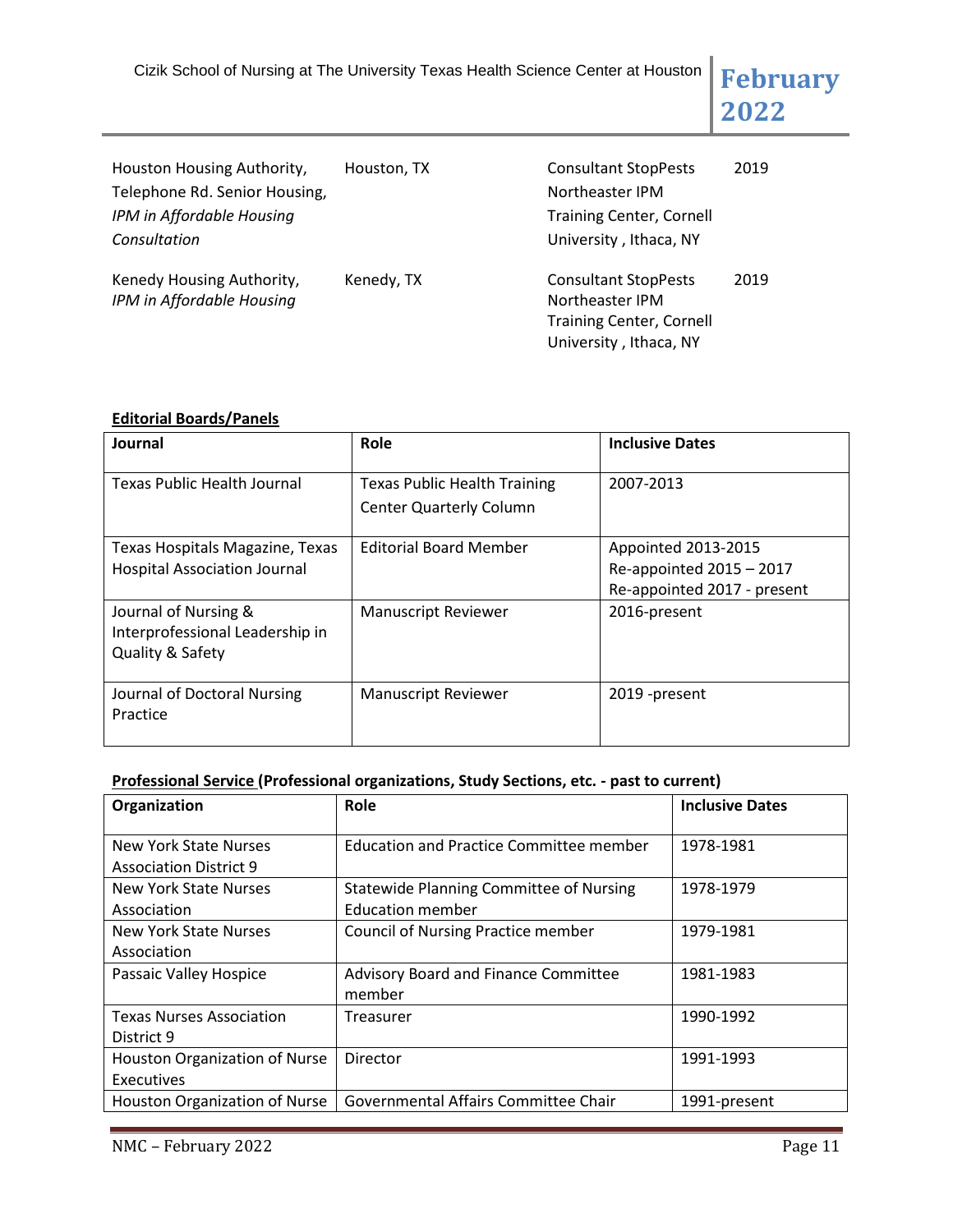

| Executives                                      | & Representative to Texas Nursing Legislative<br>Agenda Coalition |                 |
|-------------------------------------------------|-------------------------------------------------------------------|-----------------|
| <b>Texas League for Nursing</b>                 | <b>Second Vice President</b>                                      | 1993-1995       |
| <b>Texas League for Nursing</b>                 | Secretary                                                         | 1995-1997       |
| Houston Organization of Nurse                   | Director                                                          | 1995-1997       |
| Executives                                      |                                                                   |                 |
| Houston Organization of Nurse                   | Treasurer                                                         | 2001-2003       |
| Executives                                      |                                                                   |                 |
| <b>Houston Organization of Nurse</b>            | President                                                         | 2003-2005       |
| Executives                                      |                                                                   |                 |
| <b>Texas Organization of Nurse</b>              | <b>Board of Directors</b>                                         | $2003 - 2004$   |
| Executives                                      |                                                                   |                 |
| Houston Organization of Nurse                   | Nursing Administration Certification Review                       | 2004            |
| Executives                                      | Course, Faculty                                                   |                 |
| <b>Houston Department Health</b>                | Safe & Healthy Homes Strategic Planning                           | $2007 - 2015$   |
| and Human Services, Bureau                      | Committee member                                                  |                 |
| of Children's Environmental                     |                                                                   |                 |
| Health                                          |                                                                   |                 |
| National Center for Healthy                     | Trainer                                                           | 2007- present   |
| <b>Housing Training Network</b>                 |                                                                   |                 |
| <b>Texas Organization of Nurse</b>              | <b>Board of Directors</b>                                         | 2007-2008       |
| Executives                                      |                                                                   |                 |
| <b>Texas Organization of Nurse</b>              | Secretary                                                         | 2008-2014       |
| Executives<br><b>Texas Gulf Coast Community</b> | Charter member & Board members                                    | 2010-2013       |
| <b>Health Worker Promotora</b>                  |                                                                   |                 |
| Association                                     |                                                                   |                 |
| National Network/Library of                     | <b>Advisory Committee</b>                                         | 2010-2013       |
| Medicine South Central Region                   |                                                                   |                 |
| Houston Organization of Nurse                   | Director                                                          | 2010-2013       |
| Executives                                      |                                                                   |                 |
| <b>Texas Public Health</b>                      | <b>Annual Education Conference Planning</b>                       | 2010-present    |
| Association                                     | Committee member                                                  |                 |
| <b>Texas Department of State</b>                | Office of Academic Linkages, CNE Nurse                            | 2010-present    |
| Health Services,                                | Planner                                                           |                 |
| <b>Texas Department of State</b>                | <b>Strategic Planning Committee to Eliminate</b>                  | 2010- present   |
| Health Services,                                | Childhood Lead Poisoning Advisory Board                           |                 |
|                                                 | <b>Committee Member</b>                                           |                 |
| <b>Texas Nurses Association -</b>               | Joint TNA/TONE Health Information                                 | Appointed 2010- |
| <b>Texas Organization of Nurse</b>              | <b>Committee Member and Co-Chair</b>                              | present         |
| <b>Executives</b>                               |                                                                   |                 |
| <b>American Nurse Credentialing</b>             | Pilot Tester for Nursing Executive Advanced                       | December 2012   |
| Center                                          | <b>Certification Exam</b>                                         |                 |
| Texas Nurses Association,                       | <b>Nursing Celebration Committee</b>                              | 2015, 2019      |
| District 9                                      |                                                                   |                 |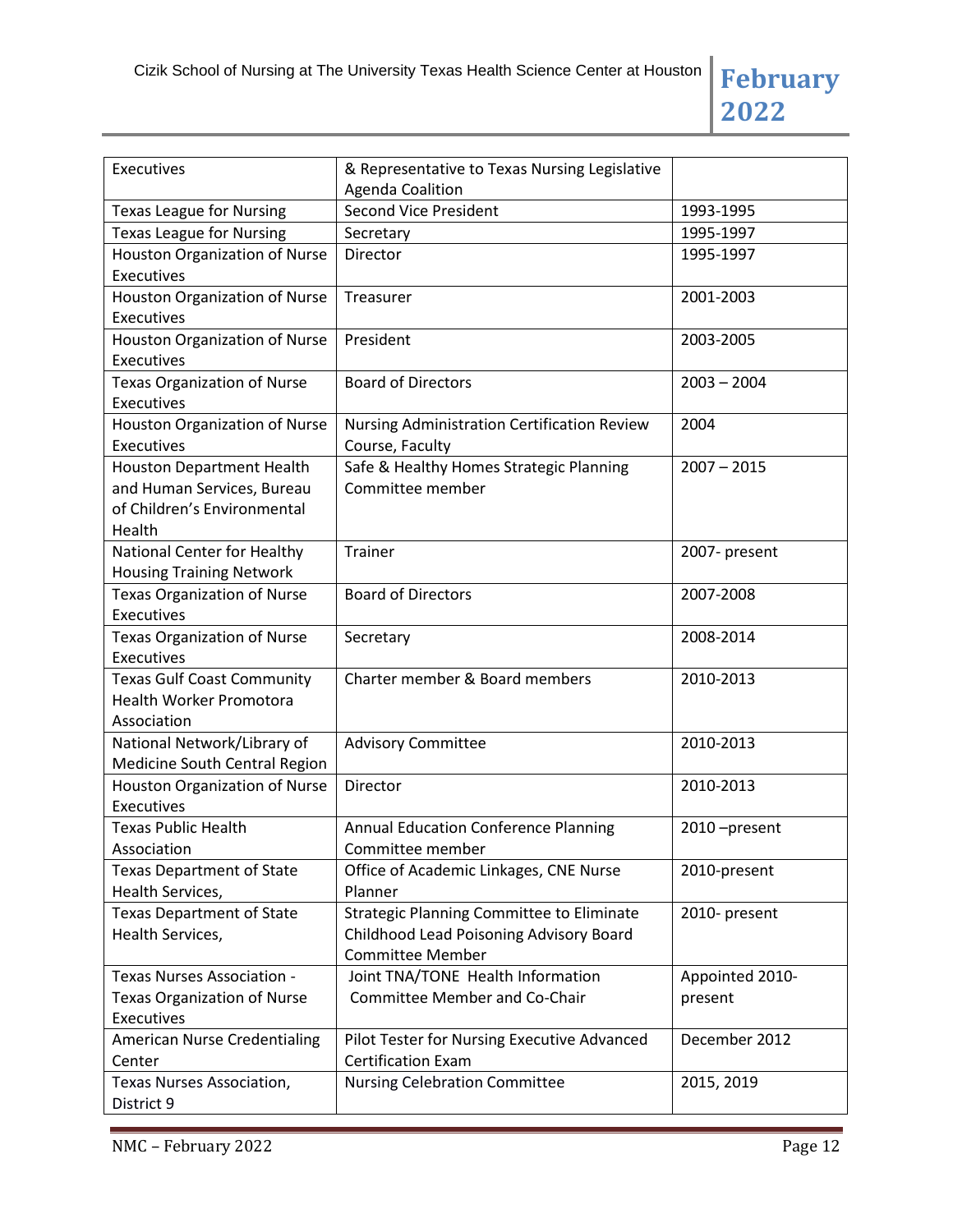| <b>American Nursing Informatics</b>  | Charter Board member                       | 2015-present      |
|--------------------------------------|--------------------------------------------|-------------------|
| Association, Houston Chapter         | Treasurer                                  | 2015-2020         |
| <b>Texas Public Health</b>           | Peer reviewer for annual educational       | 2016              |
| Association                          | conference abstracts                       |                   |
| <b>Texas Organization of Nursing</b> | Region 4 Director                          | $2016$ – present  |
| Leadership (Formerly Texas           | <b>TONL Social Media Committee</b>         | 2018 - present    |
| <b>Organization of Nurse</b>         | <b>TONL Finance Committee</b>              | $2020 - present$  |
| Executives)                          | TONL Diversity & Inclusion Committee       | 2020 - present    |
| Texas Nurses Association,            | TNA House of Delegate Representative       | 2016, 2017, 2019, |
| District 9                           |                                            | 2020, 2021        |
| Institute for Healthcare             | IHA Health Literacy Awards judge           | 2017              |
| Advancement (IHA)                    |                                            |                   |
| American Organization of             | Post-Acute Care Task Force member          | 2017-2018         |
| <b>Nurse Executives</b>              |                                            |                   |
| Sigma Theta Tau Zeta Pi              | <b>Grant reviewer</b>                      | 2019              |
| <b>Texas Nurses Association</b>      | Board appointment to Policy Committee      | $2018 - present$  |
|                                      | Board appointment to Regulation & Practice | 2019-present      |
|                                      | Authority Committee (Chair 2021-present)   |                   |
| <b>Texas Public Health</b>           | Policy, Advocacy & Resolution Committee    | 2019 - 2020       |
| Association                          |                                            |                   |
| American Association for             | ALSN Inaugural Finance Committee           | 2022 - present    |
| <b>Nursing Leadership</b>            |                                            |                   |

## **Professional Memberships**

Sigma Theta Tau, National Honor Society of Nursing, Mu Chapter 1973- present American Association of Critical Care Nurses 1975- 1988 American Nurses Association 1977- present New York Nurses Association 1977-1981 New Jersey Society of Nursing Services Administrators 1986 -1987 Texas Nurses Association 1987- present; Texas Nurses Association District 9, 1987 – present American Organization of Nurse Executives) 1988 – 2019 Houston Organization of Nurse Executives, 1988-2020 Texas Organization of Nurse Executives 1990-2019 National League for Nursing 1995 – 1997; 2018-present Texas League for Nursing, 1995-1997 Oncology Nursing Society 1996 – 1999 American Association of Ambulatory Nursing 1997 -1999 American Public Health Association, 2006 – 2013 Texas Public Health Association 2006 – present National Association of City and County Health Officials 2008 - 2013 Sigma Theta Tau, National Honor Society of Nursing, Zeta Pi Chapter 2014-present American Nursing Informatics Association, 2015 – present American Nursing Informatics Association, Houston Chapter 2015 – present Association for Leadership Science in Nursing 2018 - present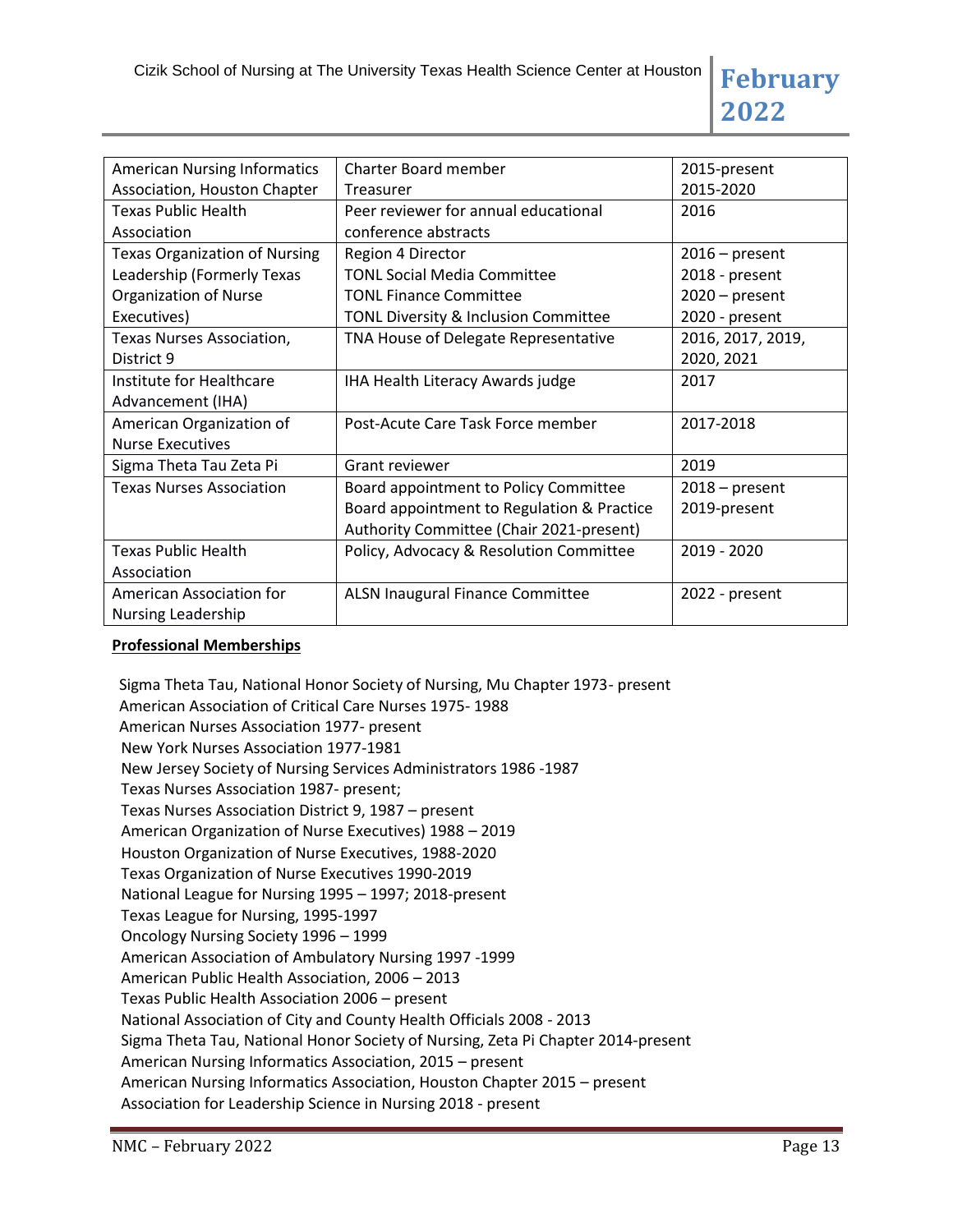American Association for Nursing Leadership (formerly American Organization of Nurse Executives 2019 - present

Houston Organization for Nursing Leadership (formerly Houston Organization of Nurse Executives) 2020 - present

#### **Service (past to current)**

#### **University of Texas Health Science Center at Houston.**

| <b>Committee</b>                           | Role                         | <b>Inclusive Dates</b>       |
|--------------------------------------------|------------------------------|------------------------------|
|                                            |                              |                              |
| Consortium on Aging                        | Associate member             | 2012-present                 |
|                                            | Speakers bureau              | 2017 -present                |
| Institutional Biosafety Committee          | Member                       | Appointed June 2015 for 3    |
|                                            |                              | year term ending 2018        |
|                                            |                              | <b>Reappointed September</b> |
|                                            |                              | 2018 for second 3 year       |
|                                            |                              | term ending 2021             |
| Center for Interprofessional Collaboration | <b>Collaborative Member;</b> | Appointed January 2016 -     |
| (CIPC)                                     | <b>Education Faculty</b>     | 2018.                        |

#### **University of Texas Health Science Center Houston School of Nursing**

| Committee                                                 | Role                           | <b>Inclusive Dates</b>                         |
|-----------------------------------------------------------|--------------------------------|------------------------------------------------|
| <b>DNP Council</b>                                        | Member<br>Chair-Elect<br>Chair | $2013$ – present<br>2019-2021<br>$2020 - 2021$ |
| DNP Admissions Committee, DNP Council                     | Member                         | 2013-present                                   |
| Ad Hoc DNP outcome measures committee                     | Member                         | 2015, 2021                                     |
| DNP Council, Ad Hoc syllabus review<br>committee          | Member                         | 2015                                           |
| DNP Council, Curriculum Committee (Post<br>Master to DNP) | Member                         | $2017$ – present                               |
| DNP Council, Review of N6820 Ad Hoc<br>Committee          | Member                         | 2017 - 2018                                    |
| <b>Faculty Life Council</b>                               | Member                         | 2016-2018<br>2021- present                     |
| Faculty Life Council, Policy Committee                    | Member<br>Committee Chair      | $2016 - 2018$<br>2017-2018                     |
| Clzik School of Nursing Scholarship<br>Committee          | Member                         | 2018- present                                  |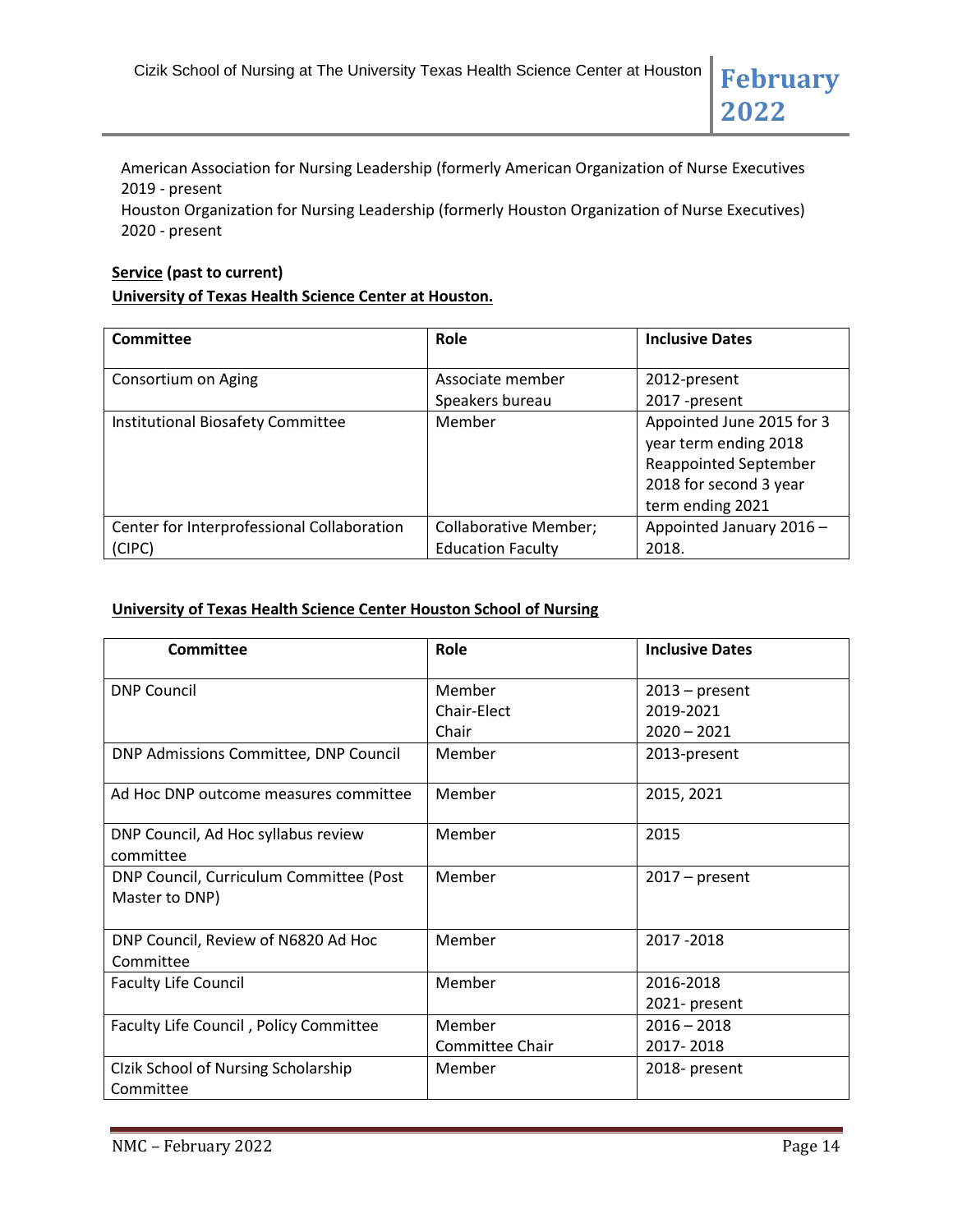| Clzik School of Nursing Scholarship<br>Committee                                                  | Committee Chair | 2020 - present   |
|---------------------------------------------------------------------------------------------------|-----------------|------------------|
| Faculty Assembly By Laws Committee                                                                | Member          | $2020$ – present |
| Clzik School of Nursing Department of<br><b>Graduate Studies Strategic Planning Task</b><br>Force | Member          | 2020             |
| Clzik School of Nursing Department of<br><b>Continuing Professional Development</b>               | Nurse Planner   | 2020-present     |
| <b>Cizik School of Nursing Strategic</b><br><b>Communications Task Force</b>                      | Member          | 2021             |

# **Community Service** (past to current)

| Organization                                                | Role                                                                                                                                               | <b>Inclusive Dates</b>                                                                                                             |
|-------------------------------------------------------------|----------------------------------------------------------------------------------------------------------------------------------------------------|------------------------------------------------------------------------------------------------------------------------------------|
| American Cancer Society, Passaic Chapter                    | <b>Professional Education</b>                                                                                                                      | 1981-1983                                                                                                                          |
| 1983                                                        | Committee, 1981-1983                                                                                                                               |                                                                                                                                    |
| St John Vianney RC Church                                   | Religious education                                                                                                                                | 1995-2005                                                                                                                          |
| San Jacinto Council, Girl Scouts of America                 | Troop Leader and First Aid                                                                                                                         | 1992-2010                                                                                                                          |
| Meals on Wheels, Houston                                    | <b>Volunteer- Deliver meals</b>                                                                                                                    | 2005 - 2017                                                                                                                        |
| <b>Gulf Coast Community Services Association</b><br>(GCCSA) | <b>Head Start Health Service</b><br>Advisory Board member                                                                                          | 2009 - present                                                                                                                     |
| <b>Houston ISD</b>                                          | "Clearing the Air about<br>Asthma" CDC Grant<br>advisory board member;<br><b>EPA Tools for Schools</b><br>Indoor Air Quality Steering<br>Committee | 2009-2013                                                                                                                          |
| Gateway to Care Collaborative                               | Member                                                                                                                                             | 2010-2018                                                                                                                          |
| <b>AVANCE Head Start,</b>                                   | <b>Head Start Health Service</b><br>Advisory Board member                                                                                          | 2011 - present                                                                                                                     |
| Harris County Department of Education<br>(HCDE) Head Start  | <b>Head Start Health Service</b><br>Advisory Board member                                                                                          | 2011 - present                                                                                                                     |
| National Centers Inc. Head Start                            | <b>Head Start Health Service</b><br>Advisory Board member                                                                                          | 2011 - present                                                                                                                     |
| <b>Texas Department of Agriculture</b>                      | <b>Structural Pest Control</b><br>Advisory Board. Public<br>Member                                                                                 | Appointed November 2013-<br>November 2015;<br><b>Reappointed November</b><br>2015 - July 2017<br>Reappointed July 2017-<br>present |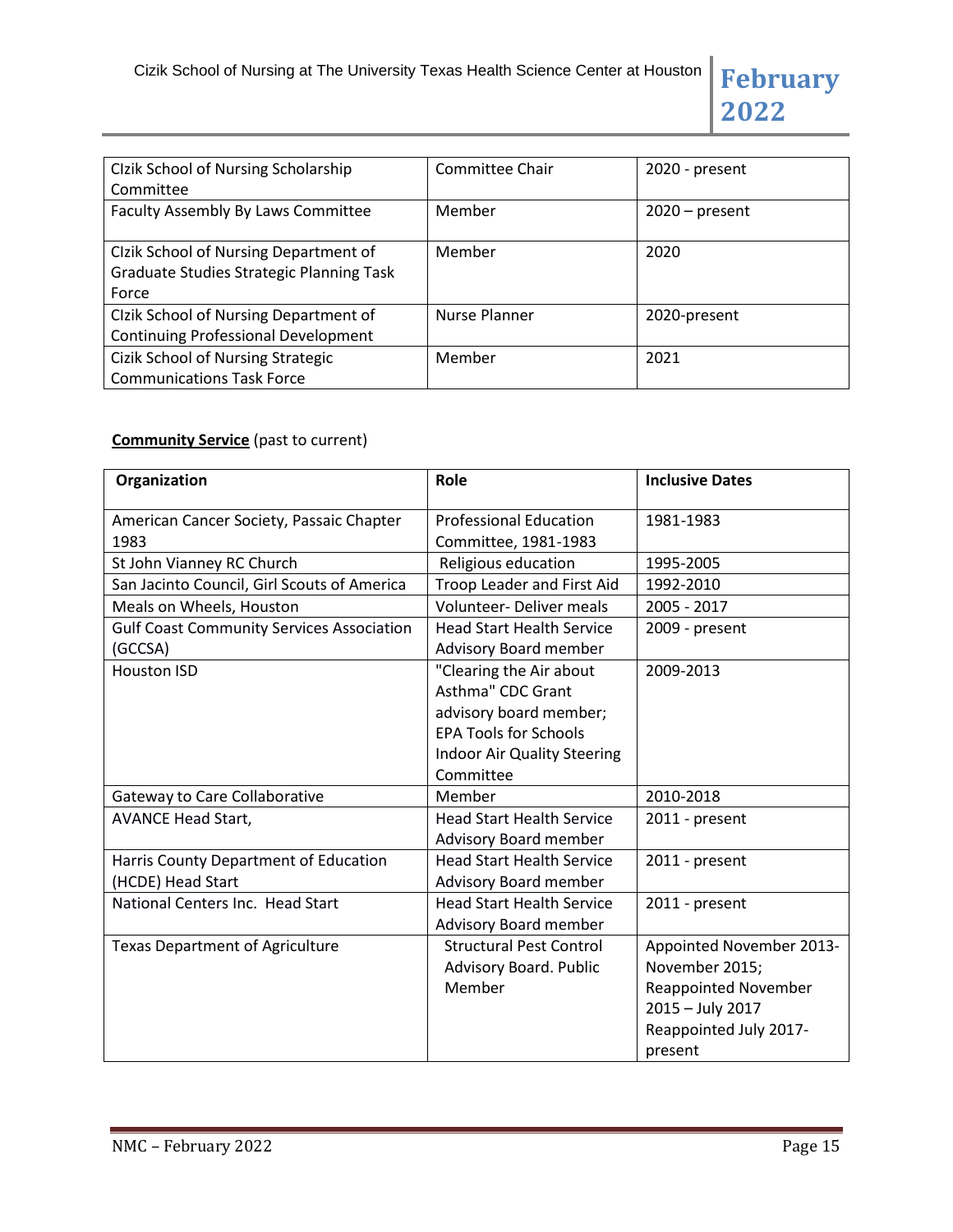#### **OPTIONAL APPENDICES**

# **Courses Taught (past to current)**

| <b>UT Health Science</b> | <b>Course Title</b>        | <b>Credits</b> | Role    | <b>Inclusive dates</b>                  | Clinical/Didactic/On |
|--------------------------|----------------------------|----------------|---------|-----------------------------------------|----------------------|
| <b>Center Houston</b>    | (number)                   |                |         |                                         | line                 |
| <b>School of Nursing</b> |                            |                |         |                                         |                      |
| (UTSON)                  |                            |                |         |                                         |                      |
|                          |                            |                |         |                                         |                      |
| (UTSON)                  | <b>N6807 EBP</b>           | 3              | Co-lead | Fall 2013;                              | Didactic             |
|                          |                            |                |         | Spring 2014                             |                      |
| (UTSON)                  | N6847                      | 3              | Co-lead | <b>Fall 2013; Fall</b>                  | Didactic             |
|                          | Organization and           |                |         | 2014; Fall 2015;                        |                      |
|                          | Systems                    |                |         | <b>Fall 2016; Fall</b>                  |                      |
|                          | Leadership                 |                |         | 2017; Fall 2019;                        |                      |
|                          |                            |                |         | Fall 2020, Fall                         |                      |
|                          |                            |                |         | 2021                                    |                      |
| (UTSON)                  | N6802                      | 3              | Co-lead | <b>Fall 2013; Fall</b>                  | Didactic             |
|                          | Health Policy,             |                |         | 2014; Summer                            |                      |
|                          | <b>Politics and Ethics</b> |                |         | 2015; Fall 2016;                        |                      |
|                          |                            |                |         | Fall 2017;                              |                      |
|                          |                            |                |         | <b>Spring 2018;</b>                     |                      |
|                          |                            |                |         | Fall 2018;                              |                      |
|                          |                            |                |         | <b>Spring 2019;</b>                     |                      |
|                          |                            |                |         | Fall 2019;                              |                      |
|                          |                            |                |         | <b>Spring 2020;</b>                     |                      |
|                          |                            |                |         | Fall 2020;                              |                      |
|                          |                            |                |         | <b>Spring 2021;</b><br><b>Fall 2021</b> |                      |
| (UTSON)                  | N6850: Executive           | $\overline{2}$ | Co-lead | <b>Fall 2014; Fall</b>                  | Didactic             |
|                          | Leadership,                |                |         | 2015; Fall 2016;                        |                      |
|                          | Human Resources,           |                |         | <b>Spring 2018;</b>                     |                      |
|                          | Delivery Systems,          |                |         | <b>Spring 2019;</b>                     |                      |
|                          | and Teams                  |                |         | <b>Spring 2020;</b>                     |                      |
|                          |                            |                |         | Spring 2021                             |                      |
| (UTSON)                  | N6851: Healthcare          | $\overline{2}$ | Lead    | <b>Spring 2014;</b>                     | Didactic             |
|                          | Finance and                |                | Co-lead | <b>Spring 2015;</b>                     |                      |
|                          | <b>Strategic Planning</b>  |                |         | Spring 2017                             |                      |
| (UTSON)                  | N6851: Business of         | $\overline{2}$ | Lead    | <b>Fall 2017; Fall</b>                  | Didactic             |
|                          | <b>Health Care</b>         |                |         | 2018; Fall 2019;                        |                      |
|                          |                            |                |         | <b>Fall 2020; Fall</b>                  |                      |
|                          |                            |                |         | 2021                                    |                      |
| (UTSON)                  | N6852:                     | $\overline{2}$ | Lead    | Summer 2014;                            | Didactic             |
|                          | Organizational             |                | Co-lead | Summer 2015;                            | <b>Blended since</b> |
|                          | Compliance,                |                |         | Summer 2017;                            | Summer 2017          |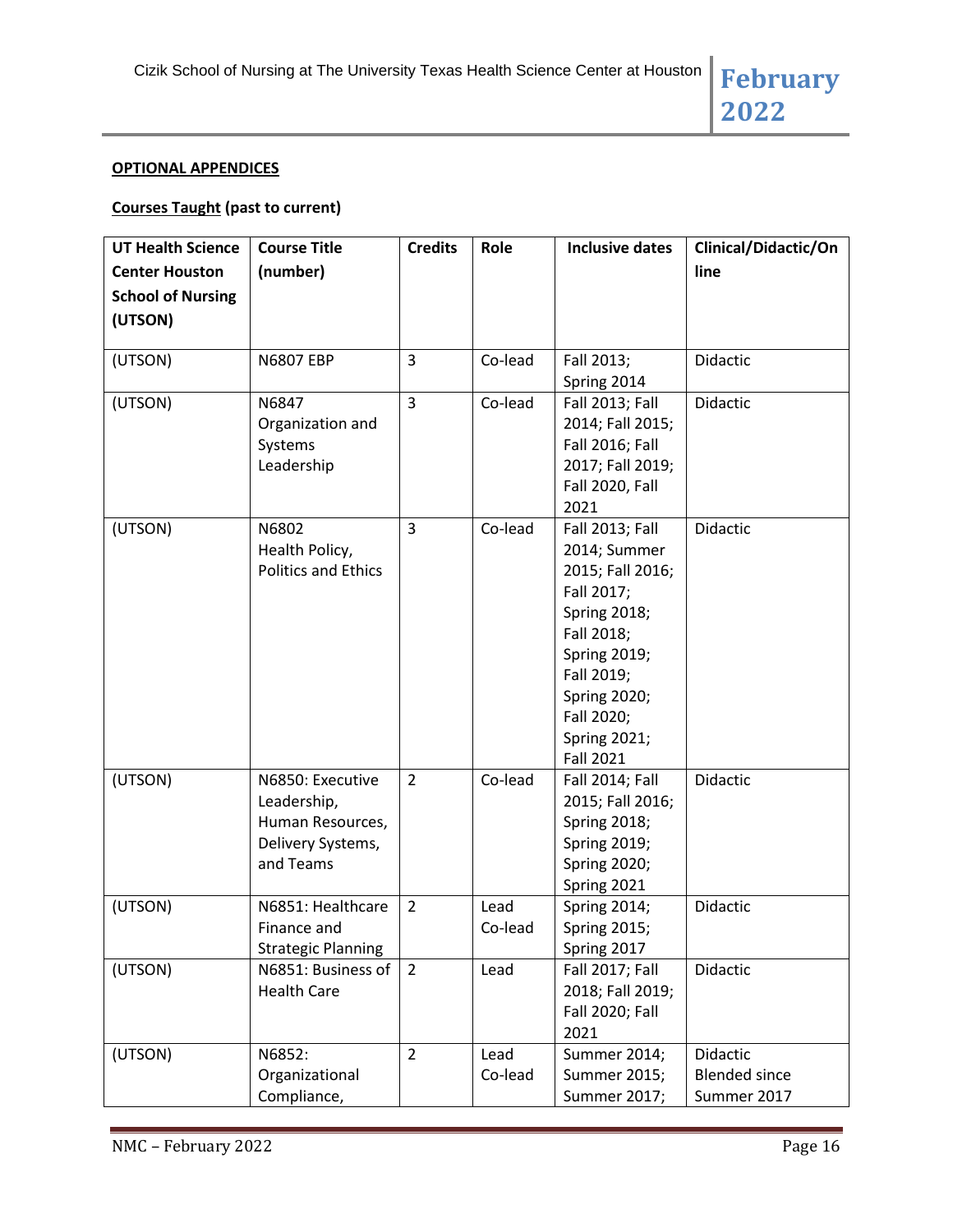|         | Quality and Safety     |                |           | Summer 2018;        |            |
|---------|------------------------|----------------|-----------|---------------------|------------|
|         |                        |                |           | Summer 2019         |            |
|         |                        |                |           | Summer 2020         |            |
|         |                        |                |           | Summer 2021         |            |
| (UTSON) | N6840-C: DNP           | $\overline{2}$ | Lead      | Fall 2013; Fall     | Clinical   |
|         | Nurse Executive        |                |           | 2014; Fall 2015;    |            |
|         | Preceptorship 1        |                |           | Fall 2016;          |            |
|         |                        |                |           | Summer 2017;        |            |
|         |                        |                |           | Fall 2017;          |            |
|         |                        |                |           | <b>Spring 2018;</b> |            |
|         |                        |                |           | <b>Spring 2019;</b> |            |
|         |                        |                |           | <b>Spring 2020;</b> |            |
|         |                        |                |           | Spring 2021         |            |
|         |                        |                |           | Spring 2022         |            |
| (UTSON) | N6841-C: DNP           | $\overline{2}$ | Lead      | <b>Spring 2014;</b> | Clinical   |
|         | <b>Nurse Executive</b> |                |           | <b>Spring 2015;</b> |            |
|         | Preceptorship 2        |                |           | <b>Spring 2017;</b> |            |
|         |                        |                |           | Fall 2017;          |            |
|         |                        |                |           | <b>Spring 2018;</b> |            |
|         |                        |                |           | Summer 2019         |            |
|         |                        |                |           | Summer 2020         |            |
|         |                        |                |           | Summer 2021         |            |
| (UTSON) | N6859: DNP Post -      | $1 - 3$        | Lead      | Each semester       | Clinical   |
|         | <b>BSN Practicum</b>   | credits        |           | Summer 2014-        |            |
|         |                        |                |           | Fall 2017;          |            |
|         |                        |                |           | <b>Spring 2018;</b> |            |
|         |                        |                |           | Fall 2018;          |            |
|         |                        |                |           | <b>Spring 2019;</b> |            |
|         |                        |                |           | Fall 2019;          |            |
|         |                        |                |           | Spring 2020         |            |
|         |                        |                |           | Summer 2020;        |            |
|         |                        |                |           | Fall 2020;          |            |
|         |                        |                |           | Spring 2021         |            |
|         |                        |                |           | Summer 2021;        |            |
|         |                        |                |           | Fall 2021;          |            |
|         |                        |                |           | Spring 2022         |            |
| (UTSON) | N6855:                 | $1 - 3$        | Lead      | Summer 2015;        | Clinical   |
|         | Independent            | credits        |           | Fall 2017;          |            |
|         | Study                  |                |           | Summer 2018;        |            |
|         |                        |                |           | Spring 2020         |            |
|         |                        |                |           | Spring 2022         |            |
| (UTSON) | N6830: CSP             | 1 credit       | Lead      | Each semester       | Advisement |
|         | Advisement             |                |           | $2013 - 2022$       |            |
| (UTSON) | N6807:                 | 3              | Assistant | Summer 2020         | Didactic   |
|         | Translational          | credit         | Faculty   | Summer 2021         |            |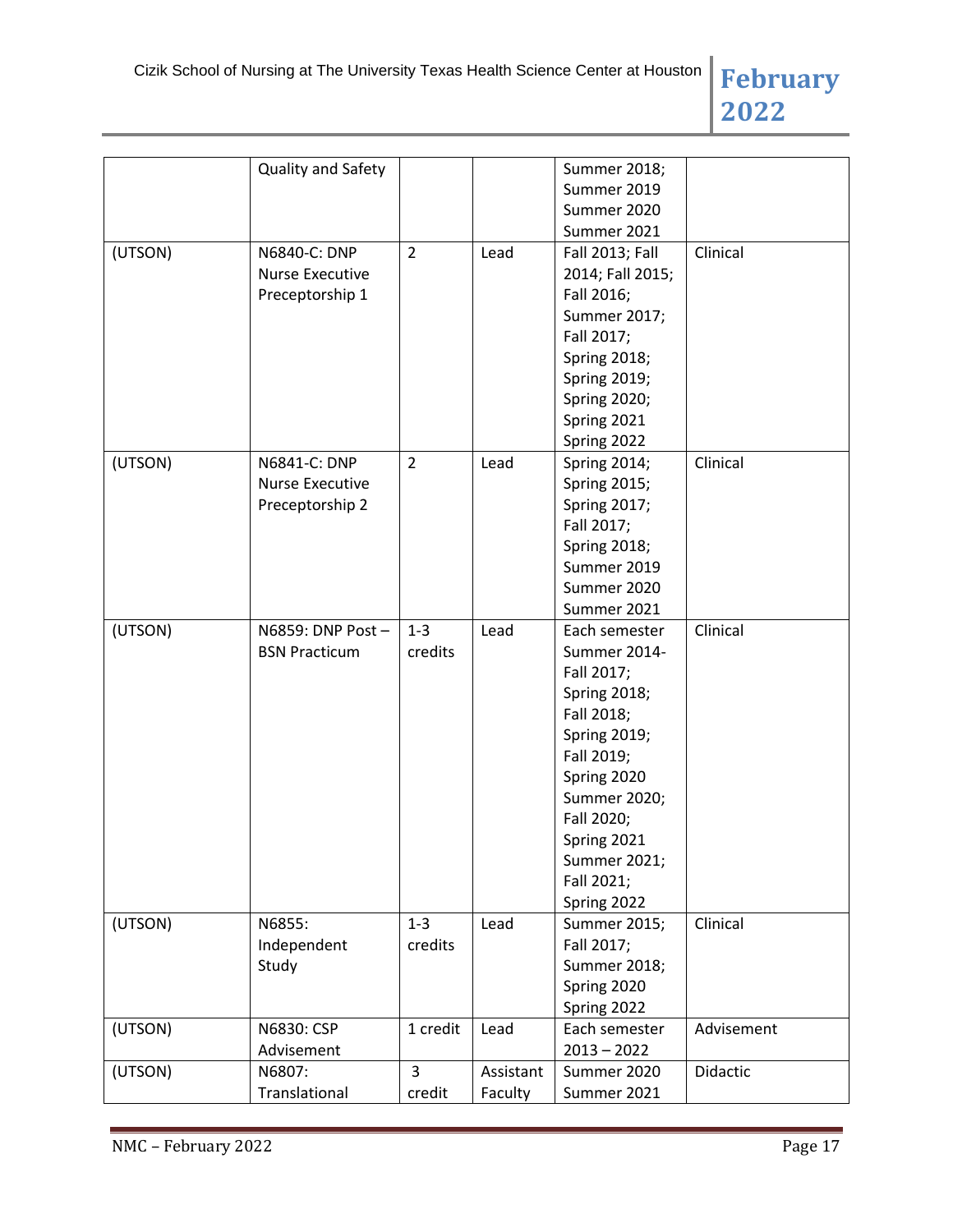|         | Science                                                                    |          |                      |                            |                 |
|---------|----------------------------------------------------------------------------|----------|----------------------|----------------------------|-----------------|
| (UTSON) | N6711W:<br>Healthcare Policy,<br>Law, & Ethics                             | 3 credit | Assistant<br>Faculty | Summer 2020<br>Summer 2021 | <b>Didactic</b> |
| (CSON)  | N6842: Transitions<br>and Innovations in<br><b>Health Care</b><br>Delivery | 3 credit | Assistant<br>Faculty | Summer 2021                | <b>Didactic</b> |

# **List of Project/Thesis/Dissertation Advisees (past to current)**

| <b>Advisee</b>          | Institution                                                                      | <b>Title of</b>                                                                                                                            | <b>Degree</b> | Date of       | Role                            |
|-------------------------|----------------------------------------------------------------------------------|--------------------------------------------------------------------------------------------------------------------------------------------|---------------|---------------|---------------------------------|
| <b>Name</b>             | <b>Name</b>                                                                      | thesis/dissertation/project                                                                                                                | obtained      | <b>Degree</b> |                                 |
| Stephany<br>Coleman     | <b>UT Health</b><br>Science Center<br><b>Houston School</b><br>of Nursing        | <b>Transforming the Patient</b><br><b>Experience on the Patient Care</b><br>Unit: Employing an EBP<br>Approach to Improve<br>Communication | <b>DNP</b>    | 2015          | Advisor<br>and Project<br>Chair |
| Puneet<br>Freibott      | <b>UT Health</b><br><b>Science Center</b><br><b>Houston School</b><br>of Nursing | <b>Optimizing Emergency</b><br>Department Throughput: Using<br><b>Best Practices to Improve</b><br><b>Patient Flow</b>                     | <b>DNP</b>    | 2015          | Advisor<br>and Project<br>Chair |
| Beverly<br>Hardy-Decuir | <b>UT Health</b><br><b>Science Center</b><br><b>Houston School</b><br>of Nursing | <b>Improving Diabetes Control</b><br>with Diabetes Self-<br><b>Management Training</b>                                                     | <b>DNP</b>    | 2015          | Advisor<br>and Project<br>Chair |
| Donna Quin              | <b>UT Health</b><br>Science Center<br><b>Houston School</b><br>of Nursing        | <b>Implementation of Barcode</b><br>Medication Administration in a<br>Large Academic Medical center<br><b>Radiology Department</b>         | <b>DNP</b>    | 2015          | Advisor<br>and Project<br>Chair |
| Jason<br>Baumgarten     | <b>UT Health</b><br>Science Center<br><b>Houston School</b><br>of Nursing        | Unit Based Champion Model<br>to Reduce Hospital Acquired<br><b>Pressure Ulcers</b>                                                         | <b>DNP</b>    | 2016          | Advisor<br>and Project<br>Chair |
| Lisa Thomas             | <b>UT Health</b><br>Science Center<br><b>Houston School</b><br>of Nursing        | Reducing Falls in the<br><b>Rehabilitation Setting</b>                                                                                     | <b>DNP</b>    | 2016          | Advisor<br>and Project<br>Chair |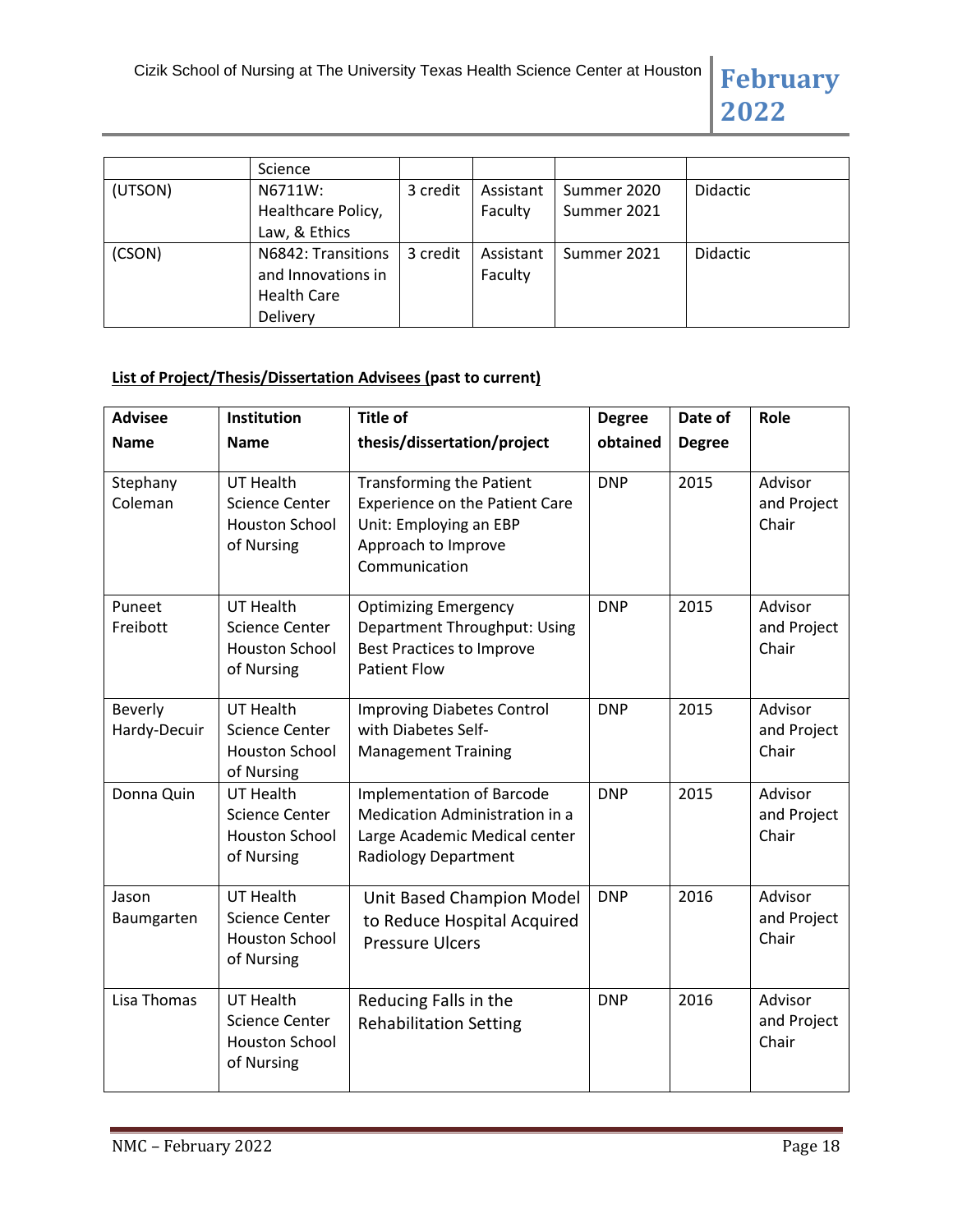

| Pamela<br>Windle         | <b>UT Health</b><br><b>Science Center</b><br><b>Houston School</b><br>of Nursing  | Promoting Normothermia in<br>the Perioperative Setting                                                                                                        | <b>DNP</b> | 2016 | Advisor<br>and Project<br>Chair |
|--------------------------|-----------------------------------------------------------------------------------|---------------------------------------------------------------------------------------------------------------------------------------------------------------|------------|------|---------------------------------|
| <b>Jack Holmes</b>       | <b>UT Health</b><br>Science Center<br><b>Houston School</b><br>of Nursing         | Implementation of a Fall<br>Prevention Bundle to Decrease<br>Fall Rates on a Post Cardiac<br>Surgical Unit at an Academic<br><b>Acute Care Medical Center</b> | <b>DNP</b> | 2017 | Advisor<br>and Project<br>Chair |
| <b>Merry Philip</b>      | <b>UT Health</b><br><b>Science Center</b><br><b>Houston School</b><br>of Nursing  | <b>Improving Discharge Planning</b><br>by Implementing<br><b>Interdisciplinary Discharge</b><br>Rounds                                                        | <b>DNP</b> | 2017 | Advisor<br>and Project<br>Chair |
| Stephanie<br>Dawn Rosser | <b>UT Health</b><br><b>Science Center</b><br><b>Houston School</b><br>of Nursing  | Sepsis Bundle Compliance<br>Performance Improvement<br>Project                                                                                                | <b>DNP</b> | 2017 | Advisor<br>and Project<br>Chair |
| <b>Scott Stover</b>      | <b>UT Health</b><br><b>Science Center</b><br><b>Houston School</b><br>of Nursing  | Piloting a Chest Pain<br><b>Observation Unit</b>                                                                                                              | <b>DNP</b> | 2017 | Advisor<br>and Project<br>Chair |
| Candace<br>Vansant       | <b>UT Health</b><br><b>Science Center</b><br><b>Houston School</b><br>of Nursing  | Reflection as a Teaching Tool to<br>Improve Novice Nurses' Efficacy<br>in Ethical Situations                                                                  | <b>DNP</b> | 2017 | Advisor<br>and Project<br>Chair |
| Melinda<br>Hirshouer     | Cizik School of<br>Nursing at UT<br><b>Health Science</b><br>Center at<br>Houston | Use of a Structured Emergency<br><b>Management Training Protocol</b><br>in a Post-Acute Care Setting                                                          | <b>DNP</b> | 2018 | Advisor<br>and Project<br>Chair |
| Mary Jo<br>Andre         | Cizik School of<br>Nursing at UT<br><b>Health Science</b><br>Center at<br>Houston | Implementation of Unit Based<br>Safety Huddles to Improve the<br><b>Culture of Safety</b>                                                                     | <b>DNP</b> | 2019 | Advisor<br>and Project<br>Chair |
| Jennifer Berry           | Cizik School of<br>Nursing at UT<br><b>Health Science</b>                         | Implementation of Post-<br>Chemotherapy Telephone Calls<br>in an Ambulatory Infusion Clinic                                                                   | <b>DNP</b> | 2019 | Advisor<br>and Project          |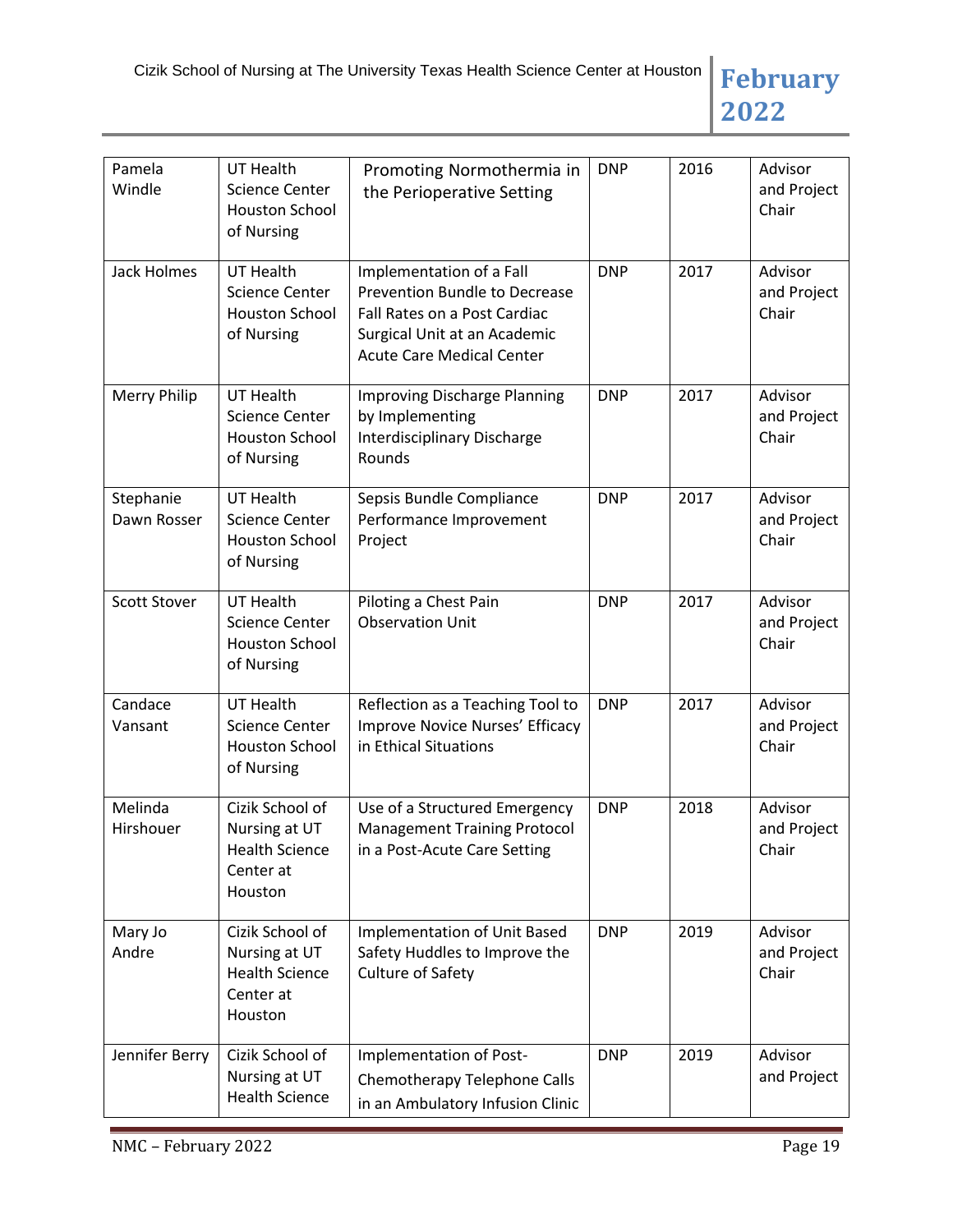

|                             | Center at<br>Houston                                                              | to Decrease Emergency Room<br>Visits for Nausea, Vomiting or<br>Dehydration.                                                                                                                   |            |             | Chair                                         |
|-----------------------------|-----------------------------------------------------------------------------------|------------------------------------------------------------------------------------------------------------------------------------------------------------------------------------------------|------------|-------------|-----------------------------------------------|
| Petra Grami                 | Cizik School of<br>Nursing at UT<br><b>Health Science</b><br>Center at<br>Houston | <b>Using Nurse Communication</b><br><b>Strategies to Improve HCAHPS</b><br>Results.                                                                                                            | <b>DNP</b> | 2019        | Advisor<br>and Project<br>Committee<br>Member |
| Shannon<br>Holland          | Cizik School of<br>Nursing at UT<br><b>Health Science</b><br>Center at<br>Houston | <b>Family Readiness for Discharge</b><br>After Participation in<br>Interprofessional Rounds.                                                                                                   | <b>DNP</b> | 2019        | Advisor<br>and Project<br>Chair               |
| Jane<br>Ugochukwu           | Cizik School of<br>Nursing at UT<br><b>Health Science</b><br>Center at<br>Houston | <b>Improving Patient Satisfaction</b><br><b>Scores regarding Discharge</b><br><b>Information &amp; Overall Patient</b><br><b>Experience Utilizing Discharge</b><br>Checklist/Teach Back Method | <b>DNP</b> | 2019        | Advisor<br>and Project<br>Chair               |
| Jacquline<br>Ward           | Cizik School of<br>Nursing at UT<br><b>Health Science</b><br>Center at<br>Houston | <b>Structured Discharge Process</b><br>for Hospitalized Children with<br>Renal Disease: Implementation<br>of a Standardized Discharge<br><b>Education Pathway.</b>                             | <b>DNP</b> | 2019        | Advisor<br>and Project<br>Chair               |
| <b>Emily Weber</b>          | Cizik School of<br>Nursing at UT<br><b>Health Science</b><br>Center at<br>Houston | Implementation of a<br><b>Standardized Discharge</b><br>Pathway for Hospitalized<br>Children with Chronic Renal<br>Disease.                                                                    | <b>DNP</b> | 2019        | Advisor<br>and Project<br>Chair               |
| <b>Bethsheba</b><br>Johnson | Cizik School of<br>Nursing at UT<br><b>Health Science</b><br>Center at<br>Houston | <b>Barriers to Preexposure</b><br>Prophylaxis (PrEP) in African<br>American Women and Girls                                                                                                    | <b>DNP</b> | Aug<br>2020 | Advisor<br>and Project<br>Chair               |
| Alice Kohler                | Cizik School of<br>Nursing at UT<br><b>Health Science</b><br>Center at            | Decreasing the No-Show Rate<br>in a Safety Net Public Hospital<br><b>Gastroenterology Endoscopy</b>                                                                                            | <b>DNP</b> | 2020        | Advisor<br>and Project<br>Chair               |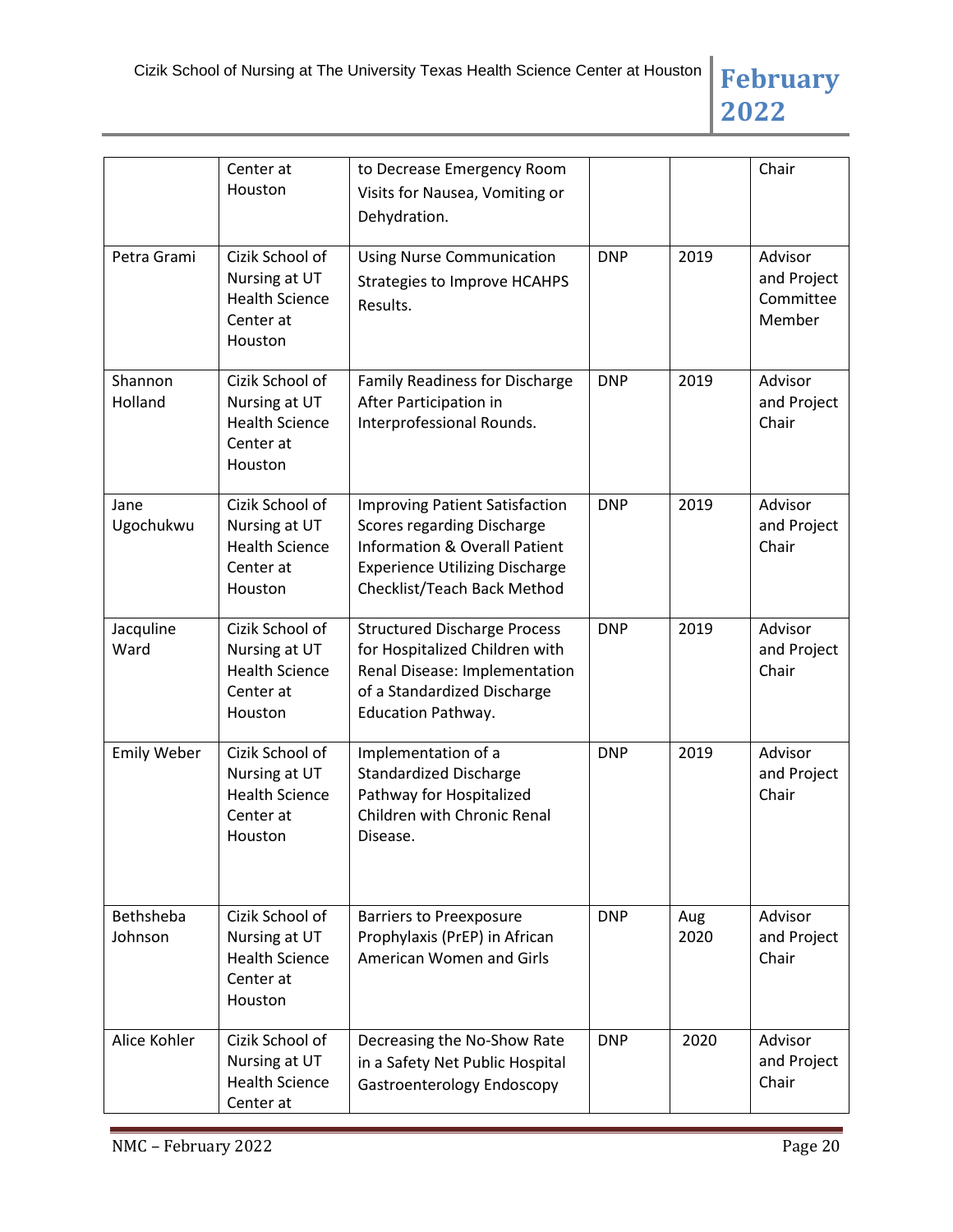

|                     | Houston                                                                           | Unit                                                                                                                                                                                                                                   |            |                  |                                 |
|---------------------|-----------------------------------------------------------------------------------|----------------------------------------------------------------------------------------------------------------------------------------------------------------------------------------------------------------------------------------|------------|------------------|---------------------------------|
| Kimberly<br>Littles | Cizik School of<br>Nursing at UT<br><b>Health Science</b><br>Center at<br>Houston | Implementation of a Rewards<br>and Recognition Program on<br>and Oncology Unit                                                                                                                                                         | <b>DNP</b> | 2020             | Advisor<br>and Project<br>Chair |
| Matthew<br>Richards | Cizik School of<br>Nursing at UT<br><b>Health Science</b><br>Center at<br>Houston | <b>Effective Use of Instructional</b><br>Videos and Mock Drills to<br>Enhance Knowledge and<br>Clinical Skills of the Emergency<br>Department Nurses and<br>Decrease Throughput Time and<br><b>Complications of Trauma</b><br>Patients | <b>DNP</b> | 2020             | Advisor<br>and Project<br>Chair |
| Candace<br>Cains    | Cizik School of<br>Nursing at UT<br><b>Health Science</b><br>Center at<br>Houston | Implementation of a structured<br>communication tool to improve<br>patient safety in hospitalized<br>women and children.                                                                                                               | <b>DNP</b> | 2021             | Advisor<br>and Project<br>Chair |
| <b>Erica Fisher</b> | Cizik School of<br>Nursing at UT<br><b>Health Science</b><br>Center at<br>Houston | Implementing structured<br>communication tool to improve<br>care coordination in a fertility<br>care center                                                                                                                            | <b>DNP</b> | 2021             | Advisor<br>and Project<br>Chair |
| Aleshia<br>Williams | Cizik School of<br>Nursing at UT<br><b>Health Science</b><br>Center at<br>Houston | Improving patient satisfaction<br>related to delays in the<br>ambulatory surgery setting,<br>through the implementation of<br>a standardized communication<br>process and text messaging<br>technology.                                |            | 2021             | Advisor<br>and Project<br>Chair |
| Tanya<br>Williams   | Cizik School of<br>Nursing at UT<br><b>Health Science</b><br>Center at<br>Houston | Hypoglycemia Weaning<br>Guideline                                                                                                                                                                                                      | <b>DNP</b> | Expected<br>2022 | Advisor<br>and Project<br>Chair |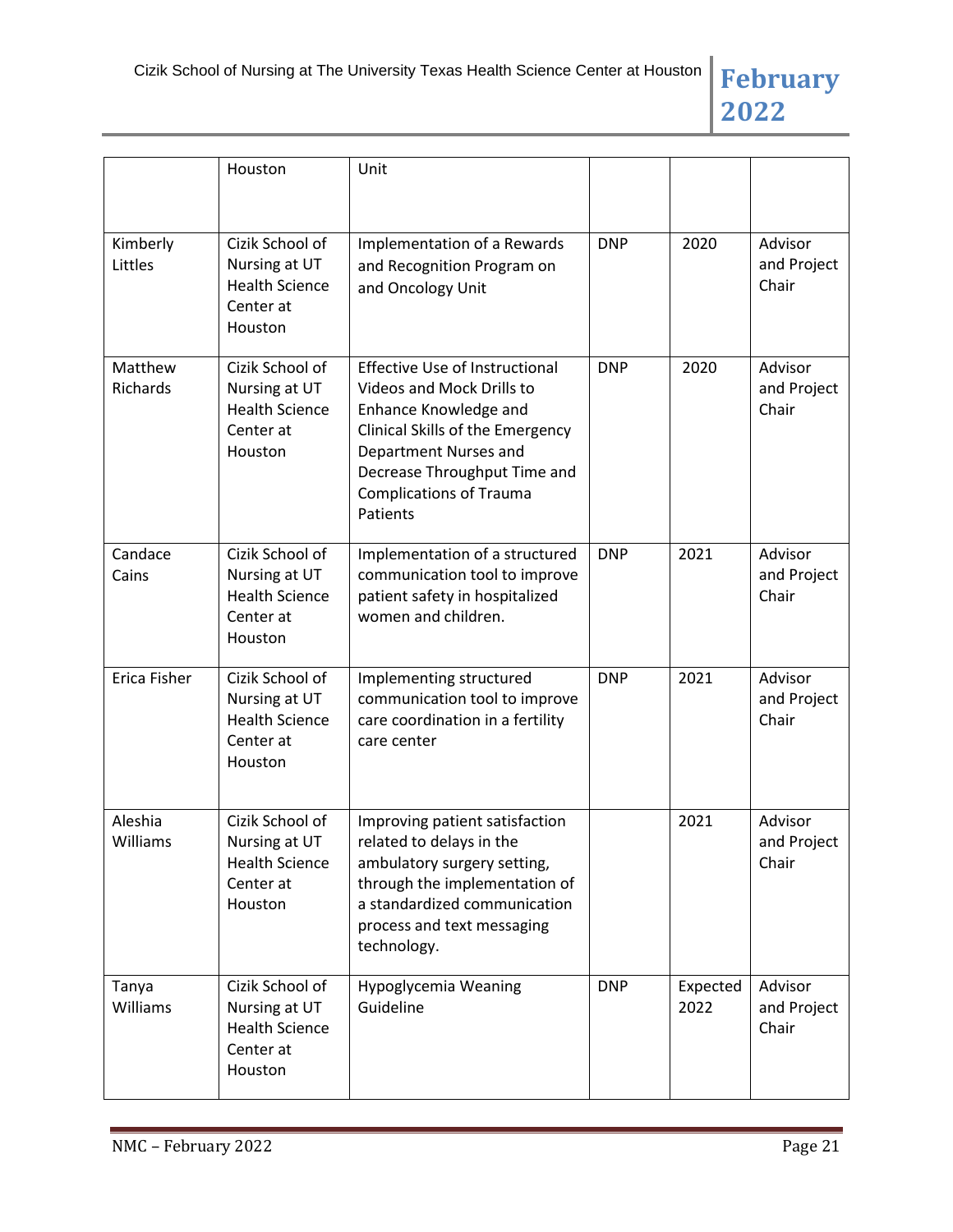

| Rhonda<br>Wolfe                   | Cizik School of<br>Nursing at UT<br><b>Health Science</b><br>Center at<br>Houston | Implementation of a Pediatric<br><b>Observation Unit to Decrease</b><br>Length of Stay                                                  | <b>DNP</b>         | Expected<br>2022 | Advisor<br>and Project<br>Chair |
|-----------------------------------|-----------------------------------------------------------------------------------|-----------------------------------------------------------------------------------------------------------------------------------------|--------------------|------------------|---------------------------------|
| Jessica<br>Alemar                 | Cizik School of<br>Nursing at UT<br><b>Health Science</b><br>Center at<br>Houston | Diabetes Self-Management<br>Education                                                                                                   | <b>DNP</b>         | Expected<br>2023 | Advisor<br>and Project<br>Chair |
| <b>Dixie</b><br><b>Blackstock</b> | Cizik School of<br>Nursing at UT<br><b>Health Science</b><br>Center at<br>Houston |                                                                                                                                         | <b>DNP</b>         | Expected<br>2024 | Advisor<br>and Project<br>Chair |
| Robert<br>Castillo                | Cizik School of<br>Nursing at UT<br><b>Health Science</b><br>Center at<br>Houston | <b>Central Line-Associated</b><br><b>Bloodstream Infection (CLABSI)</b><br><b>Prevention Program: Decrease</b><br>in CLABSI Rate in ICU | <b>DNP</b>         | Expected<br>2023 | Advisor<br>and Project<br>Chair |
| Lindsey<br><b>Bartges</b>         | Cizik School of<br>Nursing at UT<br><b>Health Science</b><br>Center at<br>Houston |                                                                                                                                         | DNP-<br><b>FNP</b> | Expected<br>2024 | Project<br>Chair                |
| Jo Robertson<br>McDonald          | Cizik School of<br>Nursing at UT<br><b>Health Science</b><br>Center at<br>Houston |                                                                                                                                         | <b>DNP</b>         | Expected<br>2024 | Advisor<br>and Project<br>Chair |
| Chinwe<br>Ononogbu                | Cizik School of<br>Nursing at UT<br><b>Health Science</b><br>Center at<br>Houston |                                                                                                                                         | <b>DNP</b>         | Expected<br>2024 | Advisor<br>and Project<br>Chair |
| Nirja Patel                       | Cizik School of<br>Nursing at UT<br><b>Health Science</b>                         |                                                                                                                                         | <b>DNP</b>         | Expected<br>2024 | Advisor<br>and Project          |